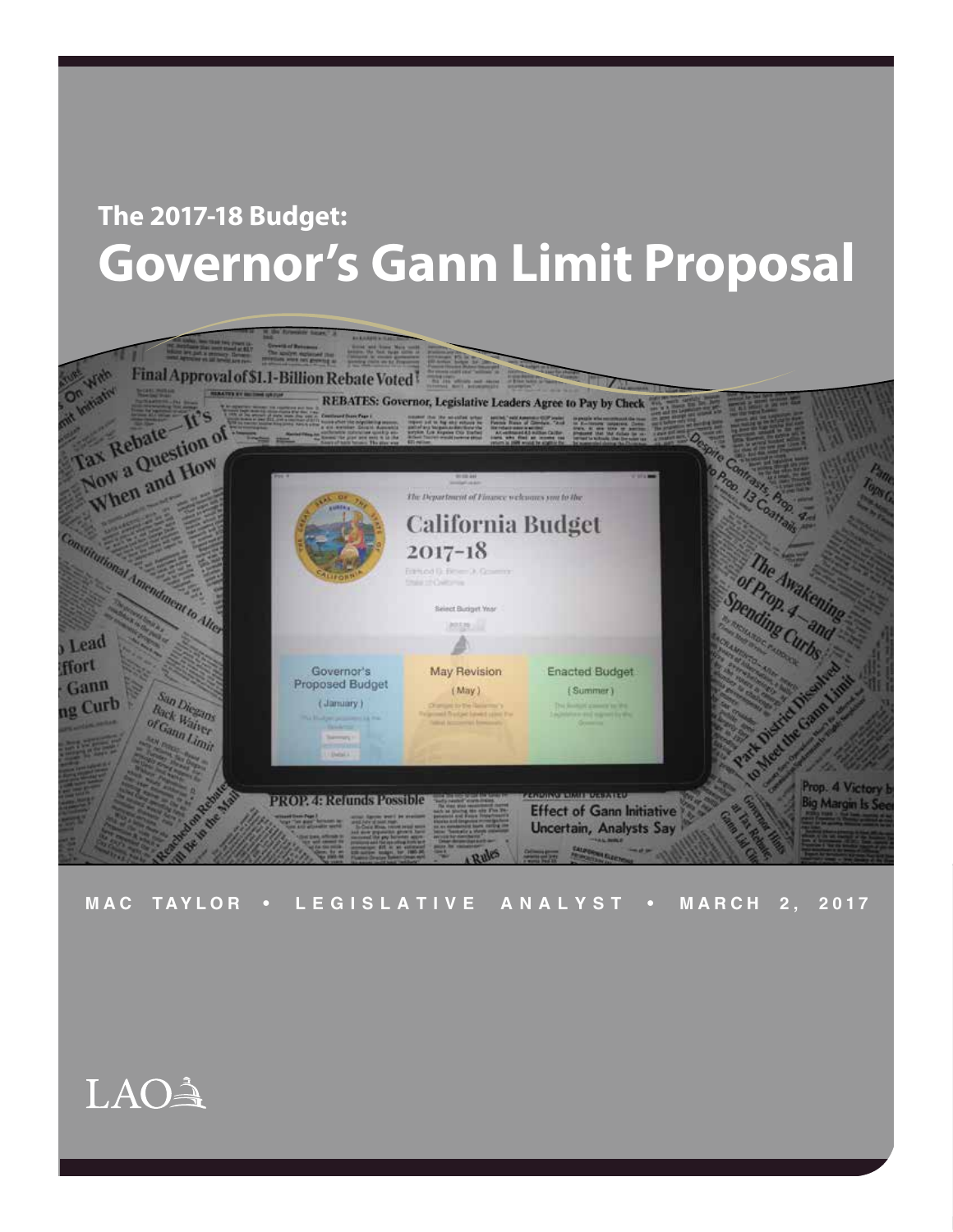#### 2017-18 BUDGET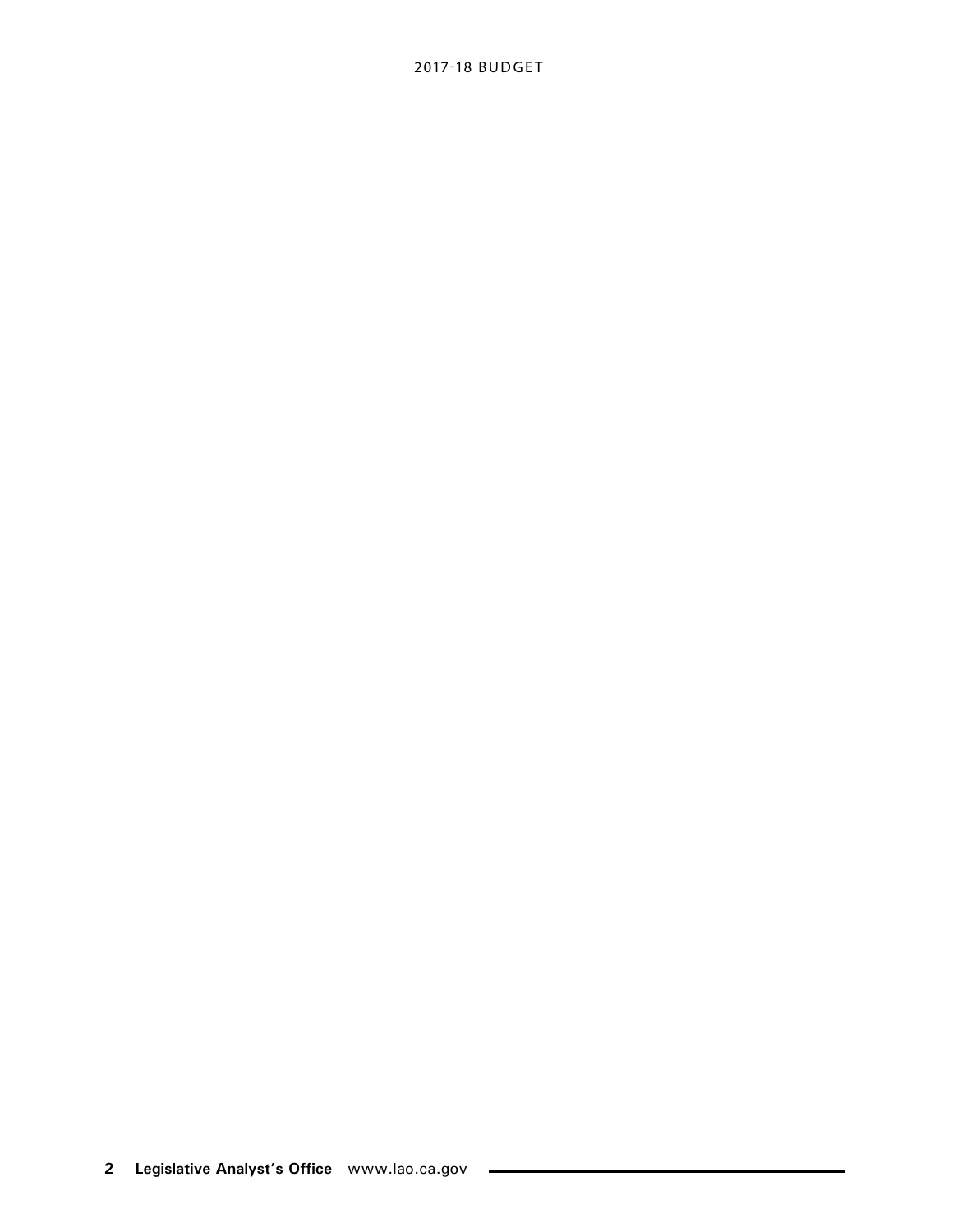# **EXECUTIVE SUMMARY**

**Voters Passed Gann Limit in 1979 to Constrain Government Spending.** In the wake of Proposition 13 (1978)—the landmark initiative that limited local property taxes—voters passed another measure that limited the spending side of government operations. Proposition 4 (1979) amended the State Constitution to impose spending limits—technically, appropriations limits—on the state and most local governments. The limits are sometimes referred to as "Gann limits" in reference to one of the measure's coauthors, Paul Gann. The fundamental purpose of the limits was to keep inflation- and population-adjusted appropriations under the 1978-79 level. The measure required revenues in excess of the limit to be rebated to taxpayers.

*Gann Limit a Big Factor in Budgeting Until Proposition 111 (1990) Reduced Its Effects.* The state's appropriations limit, or SAL, was a significant factor in state budgeting during the 1980s. In fact, the state had revenues in excess of its SAL in 1986-87 and was required to rebate \$1.1 billion to taxpayers (equal to over \$2 billion in today's dollars). Proposition 111 made several changes to the Gann Limit that reduced its effects on state and local budgeting. The measure required excess revenues to be determined over a two-year period rather than in a single year, making excess revenues less likely. The measure also changed the population and inflation growth factors in a way that created more "room" under the limit. Since passage of Proposition 111, the SAL has rarely affected state budgeting.

*Governor Proposes to Not Count \$22 Billion Under Gann Limit.* Not mentioned in the Governor's 2017-18 budget summary is a proposal to adopt a new SAL calculation methodology. Essentially, the Governor proposes to no longer count \$22 billion of school-related spending toward the state's appropriations limit. As the Governor is not proposing to count these funds toward local limits, this means that the Governor does not count the funds anywhere under Gann Limit calculations. In effect, the funds become "nowhere money" under the calculations.

*Proposal Creates \$22 Billion in New State Spending Capacity.* A core principle of the Gann Limit is that spending from tax revenues must be counted at either the state or local level (unless specifically exempted under the Constitution). If such spending is unaccounted for, appropriations can be greater than intended under the Gann Limit. The figure on page 4 shows the effect of the Governor's proposal. By not counting \$22 billion in spending toward the limit (labeled "nowhere money" in the figure), the Governor frees up a like amount of room—essentially new state spending capacity under the Gann Limit.

Governor's Proposal Violates Spirit of the Gann Limit. The Governor's proposal contradicts long-standing policies regarding the implementation of the Gann Limit. Keeping spending under the 1978-79 level was the fundamental purpose of Proposition 4. By not counting \$22 billion in spending toward the limit, the Governor's proposal allows for more government spending capacity than the 1978-79 level, thus violating the spirit of Proposition 4. Accordingly, we believe that the plan would be highly vulnerable to legal challenges. We recommend that the Legislature reject the Governor's proposal and direct the administration to produce SAL calculations for the 2017-18 budget using their prior methodology.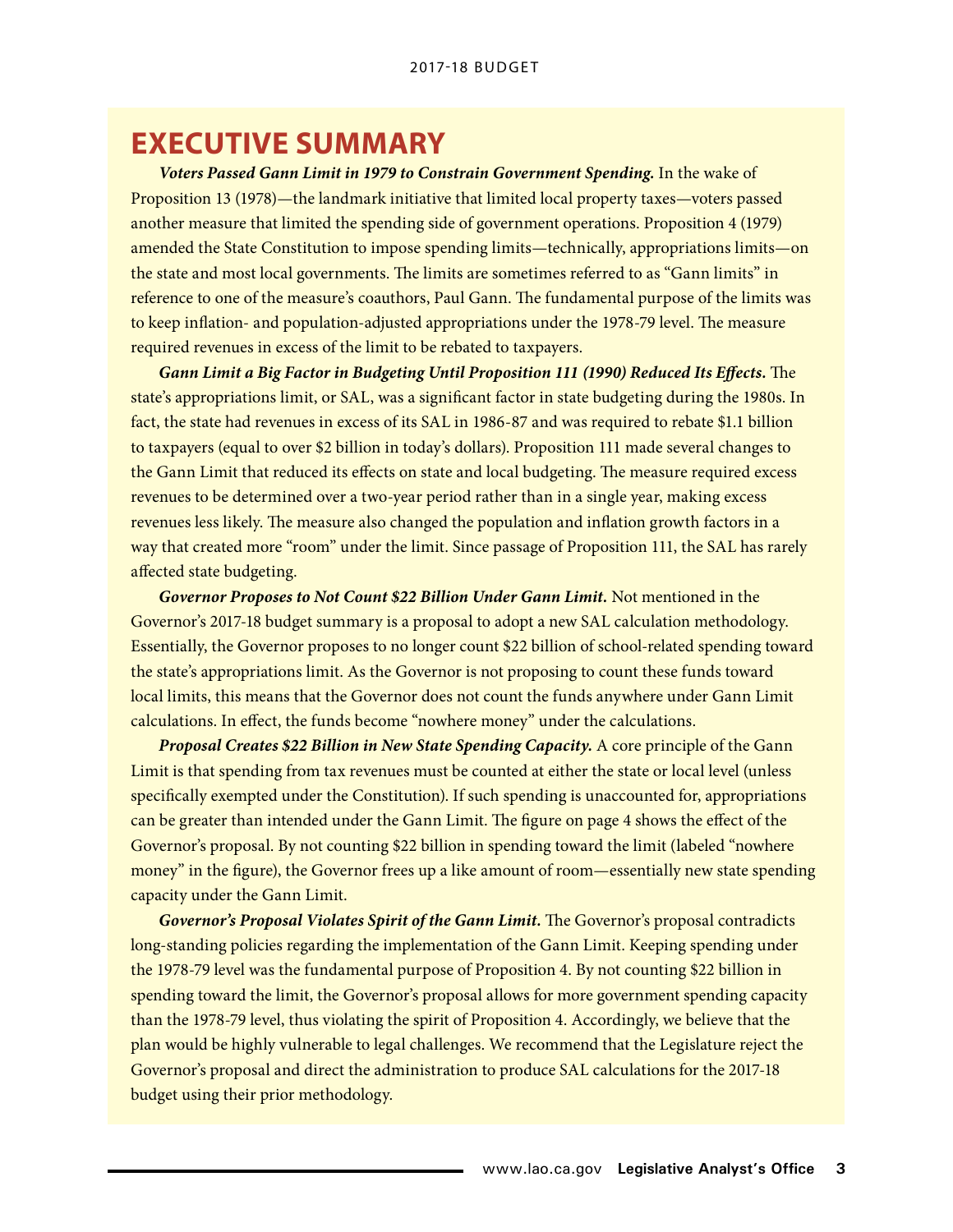*Gann Limit Now Appears to Be a Real Budget Constraint.* In this report, we offer our own SAL calculations using the administration's prior methodology. We find that the state has only a few billion dollars of room under the SAL. While the Gann Limit has not been a focus of budgetary discussions for some time, this finding is not entirely unexpected, as state room under the SAL tends to shrink as economic expansions persist. In addition, we identify issues outside of the Governor's proposal that—if addressed—would further erode room under the SAL. Furthermore, if revenues increase in the May Revision or the Legislature approves additional tax levies, the state could find itself on the brink of exceeding the SAL.

*Options for Legislative Consideration.* Should this scenario come to pass, there are a few options for the Legislature to consider. First, the Legislature could do nothing, in which case excess revenues over two consecutive years would be divided between Proposition 98 spending and taxpayer rebates. Second, the Legislature could reduce taxes either through lower rates or increased tax credits or deductions. Third, the Legislature could shift appropriations from items subject to the SAL to purposes that are exempt from the limit. These include debt service; certain capital outlay projects; and funding for cities, counties, and certain special districts (to the extent these local governments have room under their limits). Finally, other options exist to shift up to several billion

dollars in room from school and community college districts to the state without violating the spirit of the Gann Limit. (We note that such actions could be designed to hold districts harmless.) While these options could relieve some pressure on state budgeting, the gain to the state would be far smaller than under the Governor's proposal, meaning the SAL could constrain state budgeting at least in the near future.



# **Governor's Proposal Undermines**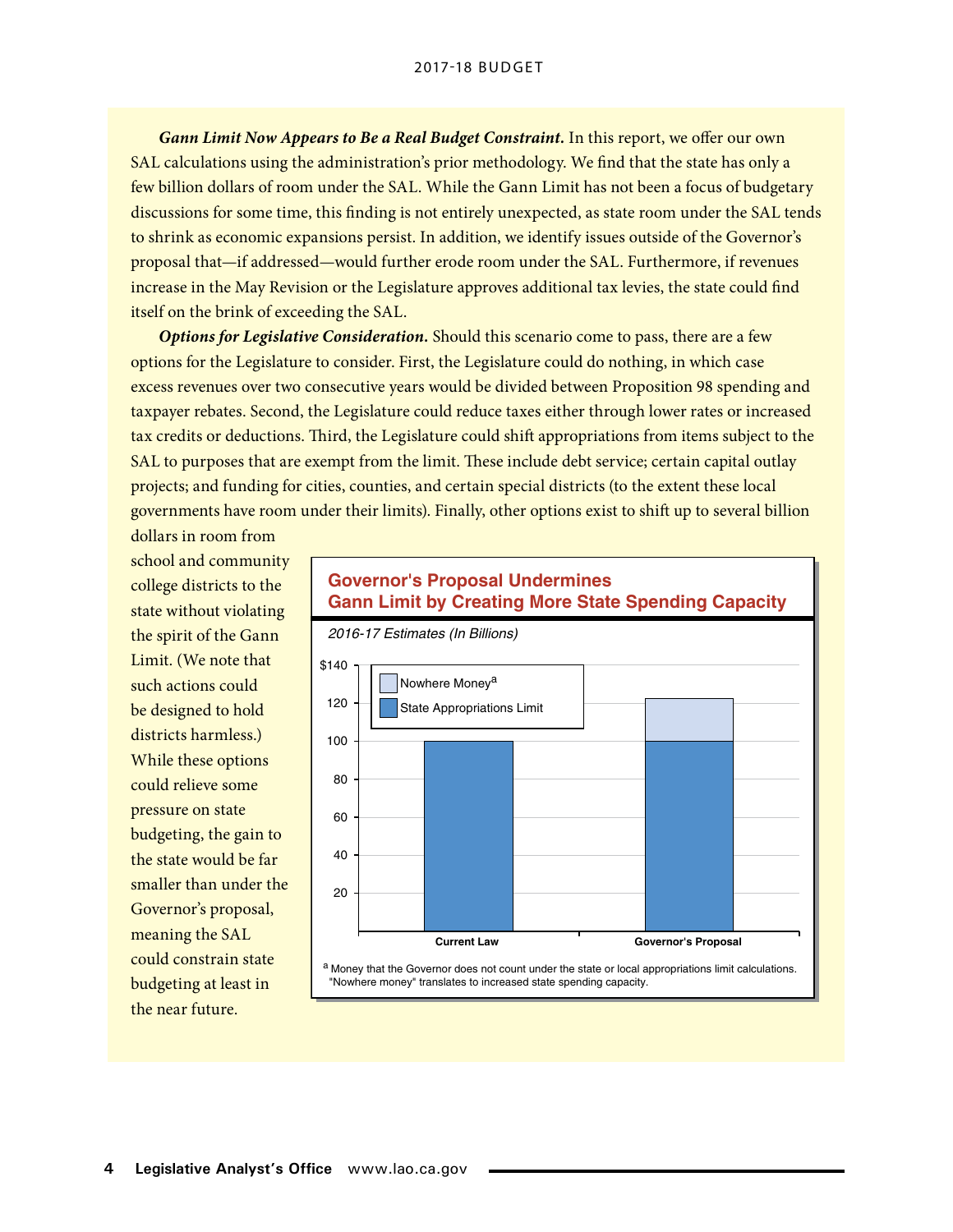# **INTRODUCTION**

In the late 1970s, voters passed two major initiatives that constrained government operations: Proposition 13 (1978) and Proposition 4 (1979). Proposition 4 added Article XIII B to the State Constitution, which established an appropriations limit on the state and most types of local governments. These limits are also referred to as "Gann limits" in reference to one of the measure's coauthors, Paul Gann.

The fundamental purpose of the Gann Limit described in Section 1 of the measure—was to keep real (inflation adjusted) per person government spending under 1978-79 levels. While the Gann Limit has been a nonfactor for state finances in recent years, "room" under the limit—available spending capacity for the state's tax-supported funds—has been shrinking. The Governor's 2017-18 budget proposes a new interpretation of the Gann Limit that allows for significantly more state spending capacity. The new interpretation would change long-standing methods used to calculate the Gann Limit.

This report provides our assessment of the Governor's proposal. First, we provide background on the Gann Limit, including a discussion of its history and explanation of the complex calculations required by Proposition 4. We then describe the Governor's proposal. Finally, we provide our assessment of the proposal and recommendations.

# **HISTORY OF THE GANN LIMIT**

*California in the Late 1970s.* During the late 1970s, the state amassed large budget surpluses. Over a few fiscal years, revenues significantly exceeded spending, and the state effectively held much of this excess in reserves as opposed to spending the funds or returning them to taxpayers. In 1977-78, the state had a reserve equal to over \$11 billion in today's dollars, or nearly 20 percent greater than total reserves proposed by the Governor in the 2017-18 budget. Unlike California's recent budgeting experience—in which the state's elected leaders and voters have prioritized reserves, including the 2014 passage of Proposition 2—many at that time viewed the surpluses negatively. Some believe they contributed to voters approving Propositions 13 and 4.

*Proposition 13 Limited Property Taxes.* In 1978, voters passed Proposition 13, the landmark decision to limit property taxes. The measure had a profound effect on state and local government. Local property tax revenues dropped by about

60 percent immediately following the measure, the state was given the responsibility of allocating local property taxes among local governments, and the state took various actions to provide fiscal relief to local governments.

*Proposition 4 Limited Government Spending.*  In Proposition 13's wake, voters approved Proposition 4 in 1979. This measure amended the Constitution to impose an appropriations limit on the state and most local governments. The fundamental purpose of the appropriations limit is to keep real per capita government spending under the 1978-79 level. It did this by requiring a complex set of calculations to be performed each year to compare appropriations to the limit. If the state has revenues that cannot be appropriated because of the limit—meaning the state has "excess revenues"—the measure required the excess revenues to be returned to taxpayers. (Proposition 4 also required the state to reimburse local governments for state-imposed mandates, but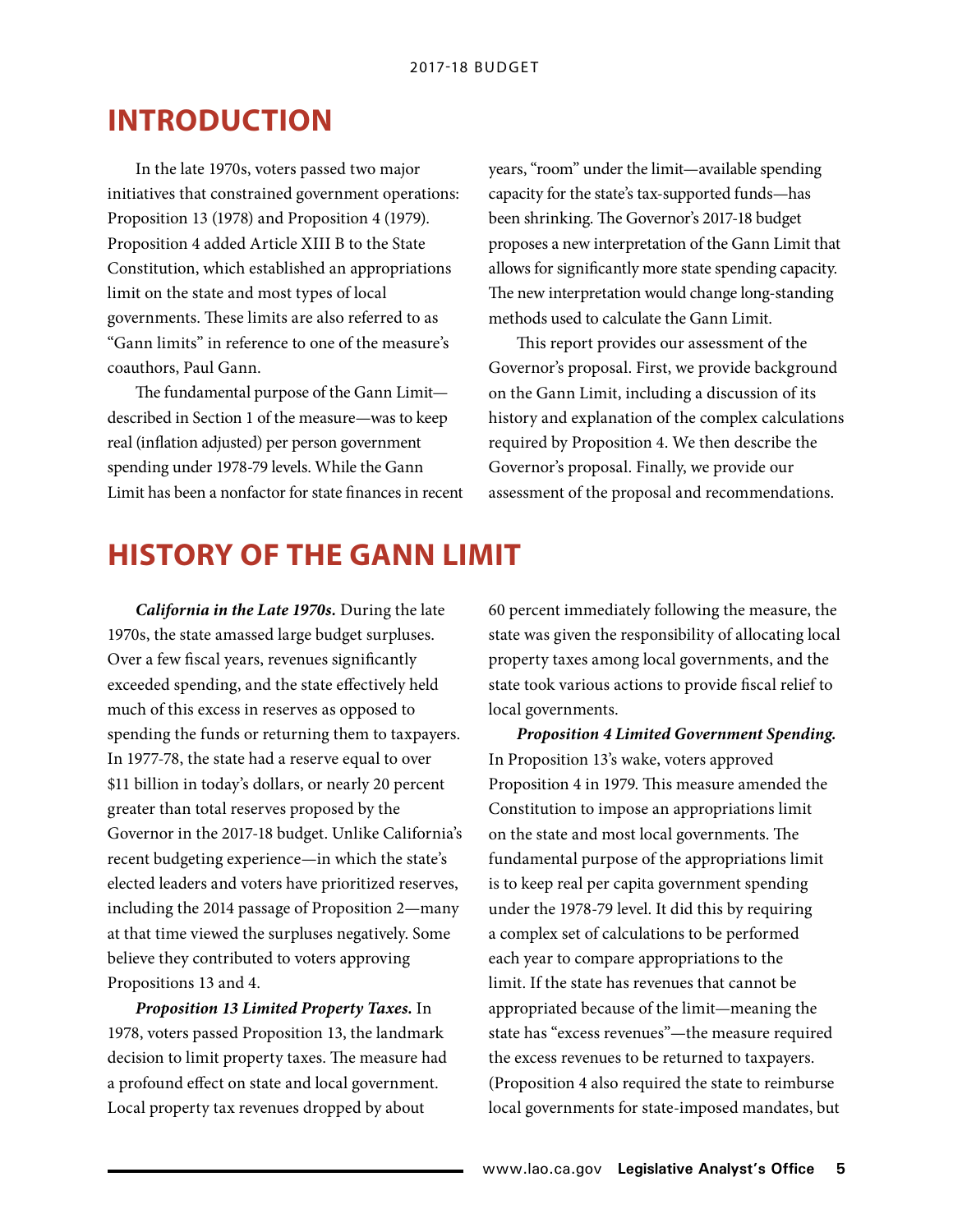the administration's proposal does not affect the mandate-reimbursement process.)

*Legislature Faced Decisions in Implementing the Measure.* The Gann Limit was intended to constrain spending by the state and well over 1,000 local governments. To accomplish this, Proposition 4 used general, rather than specific, language requiring the Legislature to interpret parts of the measure in its implementation. Moreover, the Legislature was given the responsibility to define some aspects of the measure, including the measure of population used for purposes of adjusting the appropriations limits. (We described these numerous choices in our December 1979 report, *An Analysis of Proposition 4: The Gann "Spirit of 13" Initiative*.) As we describe later in this report, the Legislature implemented the measure to minimize the effect on school districts. (In this report, we use the term "school district"

to encompass school districts, community college districts, and county offices of education.)

*Gann Limit Constrained State Spending in Mid-1980s.* Figure 1 shows historical calculations of the state's appropriations limit, or SAL, and appropriations subject to the limit. Initially, the Gann Limit had little effect on state budgeting. In part, this was because prior-year surplus balances were factored into the calculations, giving the state more room under the limit than otherwise would have been the case. During the late 1970s and early 1980s high inflation and slow revenue growth increased room under the limit. By the mid-1980s, however, strong revenue growth quickly brought state appropriations to the limit. In fact, the state had excess revenues of \$1.1 billion in 1986-87—equal to over \$2 billion in today's dollars. Proposition 4 required the excess to be rebated to taxpayers.



### **6 Legislative Analyst's Office** www.lao.ca.gov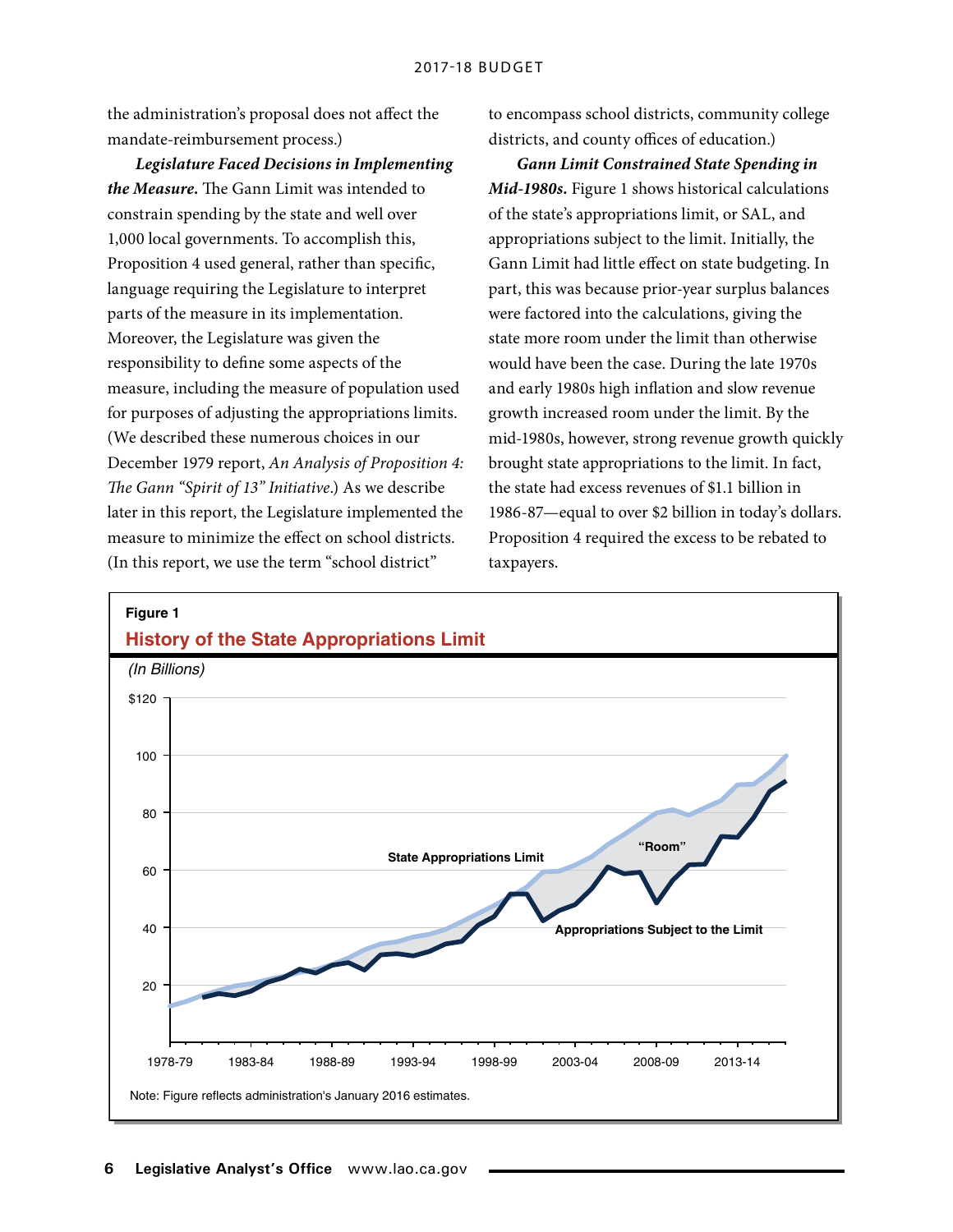*Proposition 98 (1988) Changed How Excess Revenues Are Distributed.* In 1988, voters passed Proposition 98. Proposition 98 is the state's constitutional minimum funding guarantee for schools and community colleges. Proposition 98 also amended the Constitution to require a portion of excess revenues to be spent on Proposition 98 programs.

*Voters Changed Gann Limit in 1990.*  Proposition 111 (1990) significantly changed the Gann Limit. First, the measure changed the population and inflation growth factors in a way that created more room for state and local appropriations. Second, it required excess revenues to be determined over a two-year period rather than in a single year, making it less likely to trigger taxpayer rebates and additional Proposition 98 spending. Third, the measure changed how excess revenues were to be distributed. Specifically, Proposition 111 required that half of the excess be

allocated to additional Proposition 98 spending with the rest allocated to taxpayer rebates. Lastly, Proposition 111 exempted additional categories of appropriations from the Gann Limit.

*Taxpayer Rebates Not Triggered Since Mid-1980s.* In the early 1990s, the SAL rarely affected state budgeting because of the changes made by Proposition 111. As revenues surged during the dot-com boom of the late 1990s, however, the state approached the limit. The state had excess revenues in 1999-00, but because appropriations were under the limit in 2000-01, additional Proposition 98 spending and taxpayer rebates were not required. The 2001 recession and resulting decline in state revenues created substantial room under the limit by 2001-02. (We discussed the SAL issues from around this time in our April 2000 report, *The State Appropriations Limit*.) Since 2001-02, the state has continued to have considerable room under the limit.

# **HOW THE STATE APPROPRIATIONS LIMIT WORKS**

Each year, Article XIII B requires the state to perform a series of complex calculations. In this section, we explain the current rules of the SAL calculation.

*Annual SAL Calculations Included in Budget Bill, Subject to Budget Process.* Statutes require the Governor to include SAL calculations in his or her annual budget proposal to the Legislature. (Detail of these calculations can be found in Schedules 12A through 12E in the Appendix of the *Governor's Budget Summary*. Historical SAL estimates can be found in Chart L on the Department of Finance website.) Under state law, the estimate "shall be subject to the budget process." Currently, Section 12.00 of the annual budget bill lists the state appropriations limit, and declares that any court action to review or void this determination must be stated within 45 days of the budget taking effect.

### **Initial Calculations for 1978-79 Established the Base**

*Limit Based on Appropriations in 1978-79.*  The fundamental purpose of the Gann Limit is to keep real per capita government spending under the 1978-79 level. In order to accomplish this task, the measure required a series of complex calculations to determine the 1978-79 base, as summarized in Figure 2 (see next page). The Legislature faced various choices in implementing these calculations, but for simplicity's sake, we focus here on those choices relevant to the Governor's proposal.

*First Step Was to Determine "Proceeds of Taxes."* The Gann Limit does not constrain appropriations from all government revenues. Rather, it applies the limit to appropriations from proceeds of taxes. Essentially, this means that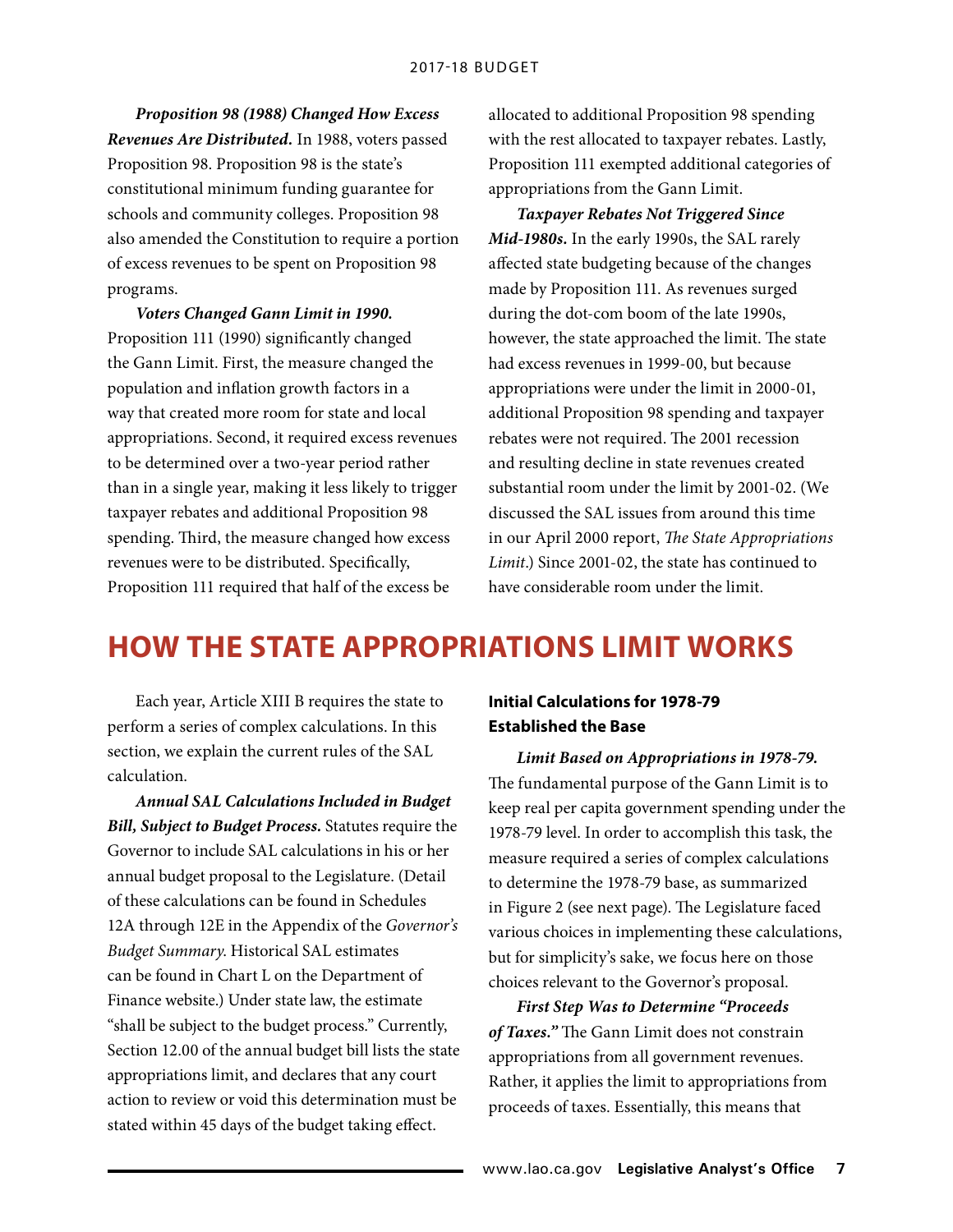appropriations from tax levies are subject to the limit. For example, revenues from the state's "big three" taxes—the personal income tax, sales and use tax, and corporation tax—were included in the initial calculation of state proceeds of taxes. Appropriations from non-tax revenues, such as fees to provide a service to feepayers, are not subject to the Gann Limit and therefore were not included in the initial calculations.

*Second Step Was to Determine Appropriations From Proceeds of Taxes.* The next step in the initial calculations was to sum appropriations from funds that received proceeds of taxes. Article XIII B allows for various exemptions from the SAL, which are detailed in Figure 2. Of particular relevance to Governor's proposal are "state subventions to local government," particularly to school districts. Generally, state subventions are state funds that

support local programs. State subventions are exempted from the state's limit and counted under local limits. Proposition 4 left state subventions largely undefined—thus, the Legislature was left with the task of determining what types of programs would be considered state subventions. In our 1979 report on implementing the Gann Limit, we addressed the trade-offs inherent in adopting different interpretations of state subventions, calling this "one of the most important tasks confronting the Legislature in implementing Proposition 4."

Regarding schools, the Legislature implemented Proposition 4 to count base per-pupil funding at the school district level. The state counted the remaining funds—including categorical programs over which the state exercised relative control—under the state's appropriations

**Figure 2**

### **Initial State Appropriations Limit Calculations for 1978-79 Base Year**



limit. We detail our review of legislative intent concerning how the Gann Limit applies to school districts in the box on pages 10 and 11.

### *Resulting Amount Is Appropriations Subject to Limitation.* After

determining proceeds of taxes and appropriations from those proceeds of taxes, the remaining amount appropriations subject to limitation—was deemed to be the 1978-79 base year SAL. The SAL was grown for population and inflation in 1979-80 and 1980-81 and became effective for the 1980-81 fiscal year. In the next section, we describe how the SAL grows each year.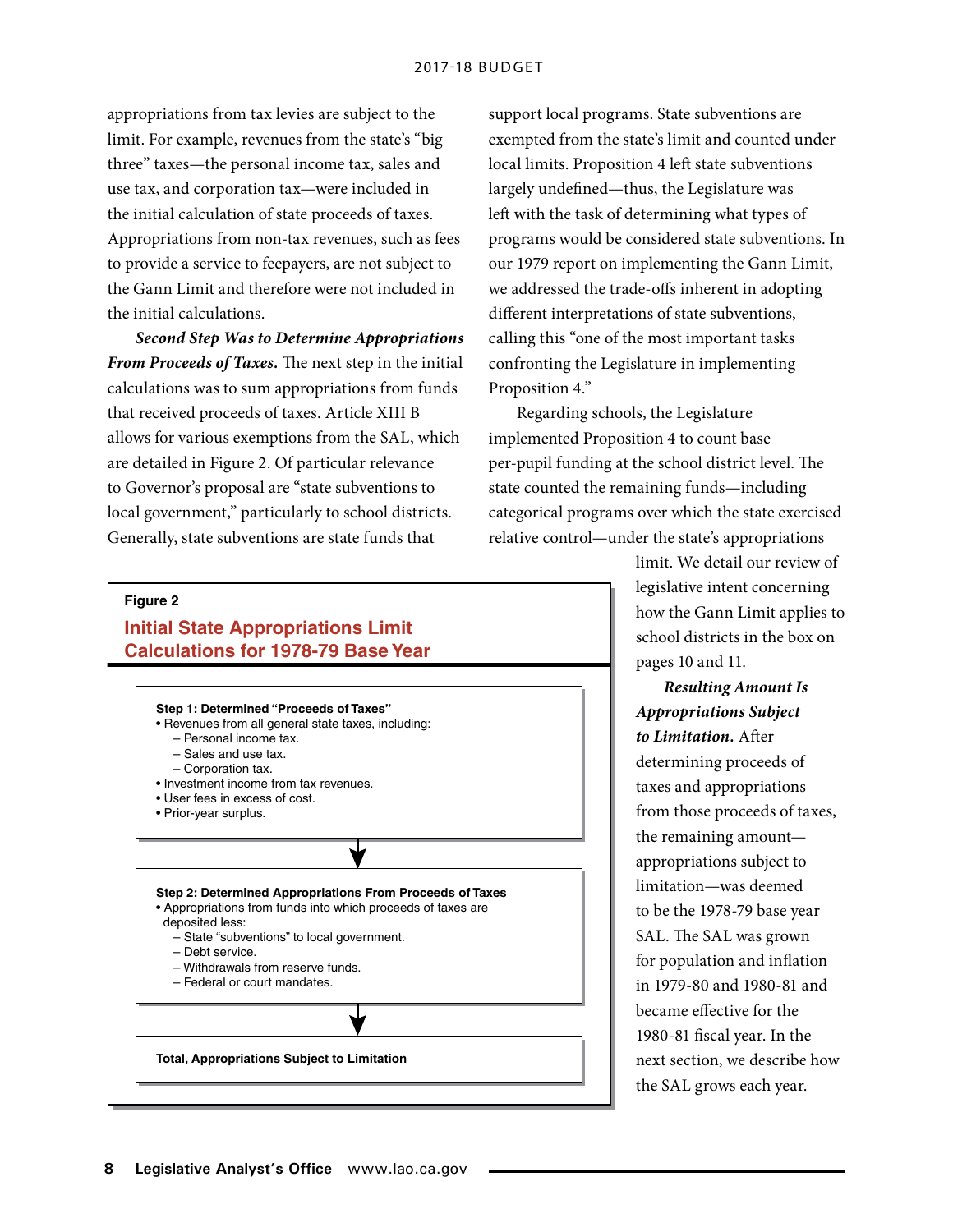#### **Calculating Year-to-Year Changes in the SAL**

Figure 3 shows the annual SAL calculations for the upcoming fiscal year. Step 1 shows the calculation of the SAL, step 2 shows the calculation of appropriations subject to the limit, and step 3 shows the determination of whether the state has excess revenues. Below, we walk through the annual steps necessary to compute the SAL.

*Multiply Current Year's SAL by SAL Growth Factor.* The current year's SAL is the starting point for determining the upcoming year's SAL. The current year's SAL is multiplied by the "SAL growth factor," an annual measure of inflation and population growth. As noted earlier, Proposition 111 changed the inflation and population measures used to compute the SAL

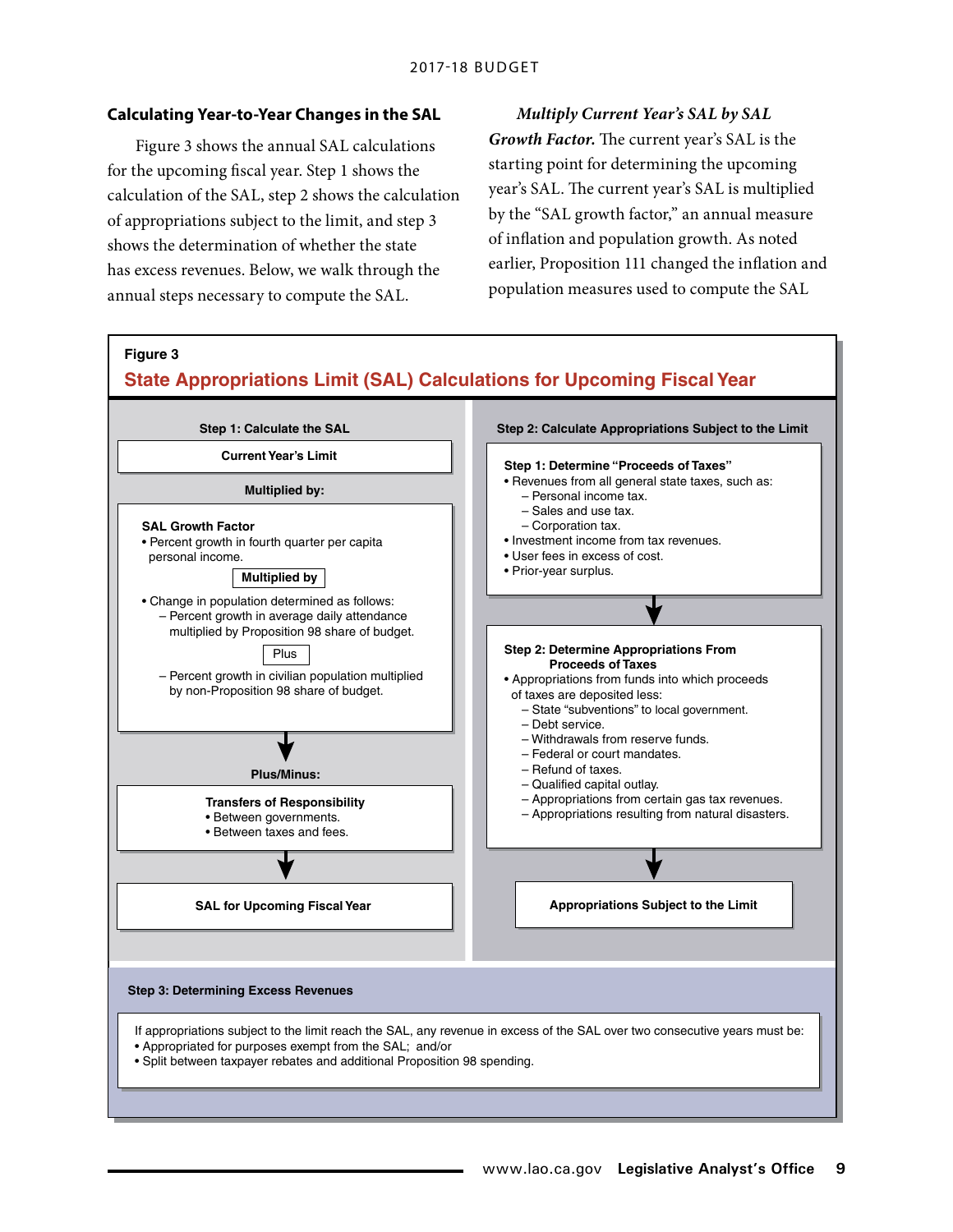growth factor. The current SAL growth factor is determined by multiplying the two items below:

- *Measure of Inflation.* The annual change in per capita personal income is determined using (1) California 4<sup>th</sup> quarter personal income, as measured by the U.S. Bureau of Economic Analysis, and (2) the civilian population of the state, as measured by the Department of Finance.
- *Measure of Population Growth.* The SAL growth factor's change in population is a weighted average of change in the school population and change in the civilian population. Specifically, growth in average daily attendance is weighted

by the Proposition 98 share of the state budget (roughly 40 percent) and growth in the civilian population is weighted by the non-Proposition 98 share of the state budget (the other roughly 60 percent). The sum of these two population growth rates results in the estimate of change in population used in the SAL growth factor.

#### *Account for Transfers of Responsibility.*

From time to time, governments transfer responsibility for providing services to other governments or to the private sector. For example, the state might transfer responsibility for operating a park to a local government. In this example, Proposition 4 requires the state and local government to agree on an amount to be

#### **Exploring Legislative Intent**

In assessing the Governor's Gann Limit proposal, we reviewed historical documents to understand legislative intent regarding state subventions to school districts. Below, we summarize our findings.

*Implementing Legislation Defined Subventions to Cities, Counties, and Special Districts Based on Degree of Control.* Proposition 4 (1979) was generally silent on how expansive the definition of subventions should be; however, our office and others at the time pointed to one phrase in the measure that provided some guidance. Specifically, Section 8(a) of the measure references state subventions "for the use and operation of local government," suggesting that the degree of local control over the use of funds could guide whether they should be considered state subventions. The Legislature appears to have adopted this view. T*he 1981-82 Governor's Budget Summar*y states, "the implementing legislation provides that state funded programs which are administered locally will be subject to limitation at the state level because the legislature determines the size and scope of these programs." The summary then lists several programs that "are provided to local government for general purposes and their use is not restricted by statutes."

*Most State Education Funding Counted at School District Level With Remainder Counted at State Level.* Concerning school districts, the state adopted a similar approach, with funding counted at different levels based generally on degree of local control. Specifically, the state counted at the state level around \$900 million in categorical programs and about \$1.5 billion that the state provided at the time to address disparities in funding across districts. This latter funding—provided in response to the *Serrano* court decision—was provided through "equalization formulas." The remaining roughly \$4 billion in state education funding over which school districts had more control was counted at the school district level. Chapter 1205 of 1980 (SB 1352, Marks), the implementing legislation, stated: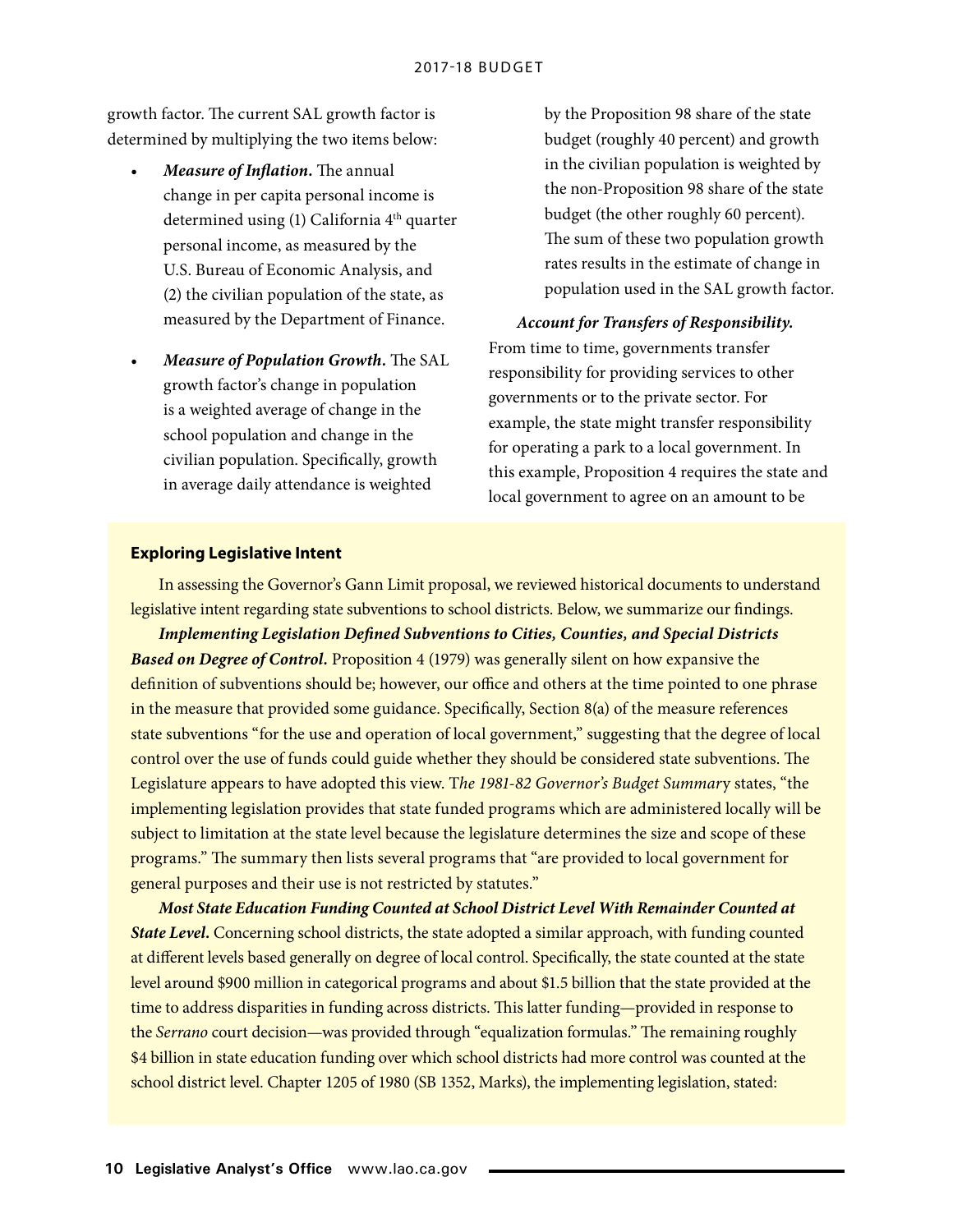transferred from the state's appropriations limit to the local government's appropriations limit. Proposition 4 also requires adjustments in the limit if responsibility for a program is transferred from a tax to a fee.

*Resulting Amount Is the SAL for the Upcoming Fiscal Year.* After multiplying the current year's limit by the SAL growth factor and adding or subtracting any transfers of responsibly, if applicable, the resulting amount is the SAL for the upcoming fiscal year.

### **Calculating Appropriations Subject to the State Limit**

*Similar Process to Initial Calculation of 1978-79 Base.* Step 2 of Figure 3 shows the process used in determining appropriations subject to the SAL. The first step is to determine revenues from proceeds of taxes. (Schedules 12B and 12 C in the Appendix of *The 2017-18 Governor's Budget Summary* lists the revenues currently excluded from the SAL.) The next step is to determine the amount of appropriations from those proceeds. After reducing the appropriations by the various exemptions, such as subventions to local governments, the resulting amount is appropriations subject to the state limit. The total level of these appropriations cannot exceed the SAL for that year.

Today's process is nearly identical to the process used to determine the initial 1978-79 base SAL that we described earlier but with a few small differences. Specifically, Proposition 111 added

The Legislature…finds and declares…that equalization of the financial capabilities of school districts is a matter of statewide interest and concern and that state money provided to school districts to achieve this end is properly excluded from "state subventions" to local school districts as that term is used in Article XIII B of the California Constitution.

Similarly, the various categorical aid programs provided by the state are provided as a matter of statewide public policy. The changing character of children and neighborhoods and the resultant changing needs of local school districts require flexibility in providing these programs which can only be achieved by characterizing these programs as state programs, thereby excluding state support for these programs from state subventions to local school districts.

*The 1981-82 Governor's Budget Summary* confirms the intent of the Legislature:

State subventions for K-12 school districts are divided, with a portion subject to the state appropriations limit and a portion subject to school district limits.

The state has augmented the basic K-12 educational program through a series of "equalization formulas" designed to bring the schools into substantial compliance with the Serrano court mandate. In view of the control which rests with the state over these and other categorical program expenditures, the implementing legislation provides that expenditures above the basic program level are the responsibility of the state and therefore a part of the state's appropriations limit.

Local school districts are responsible for making available to all children a basic level of education. This basic program level is subject to limit at each school district.

State subventions for community colleges are treated similarly to subventions for school districts. The portion of state support dedicated to equalization will be placed, along with state-supported categorical programs, in the state base. The remainder of the community college subventions augment local revenues and are subject to limitation at each community college district.

In summary, concerning school districts, the state implemented Proposition 4 by placing nearly two-thirds of state aid under the districts' limits. Amounts in excess of these levels—including categorical aid—were placed under the state's limit.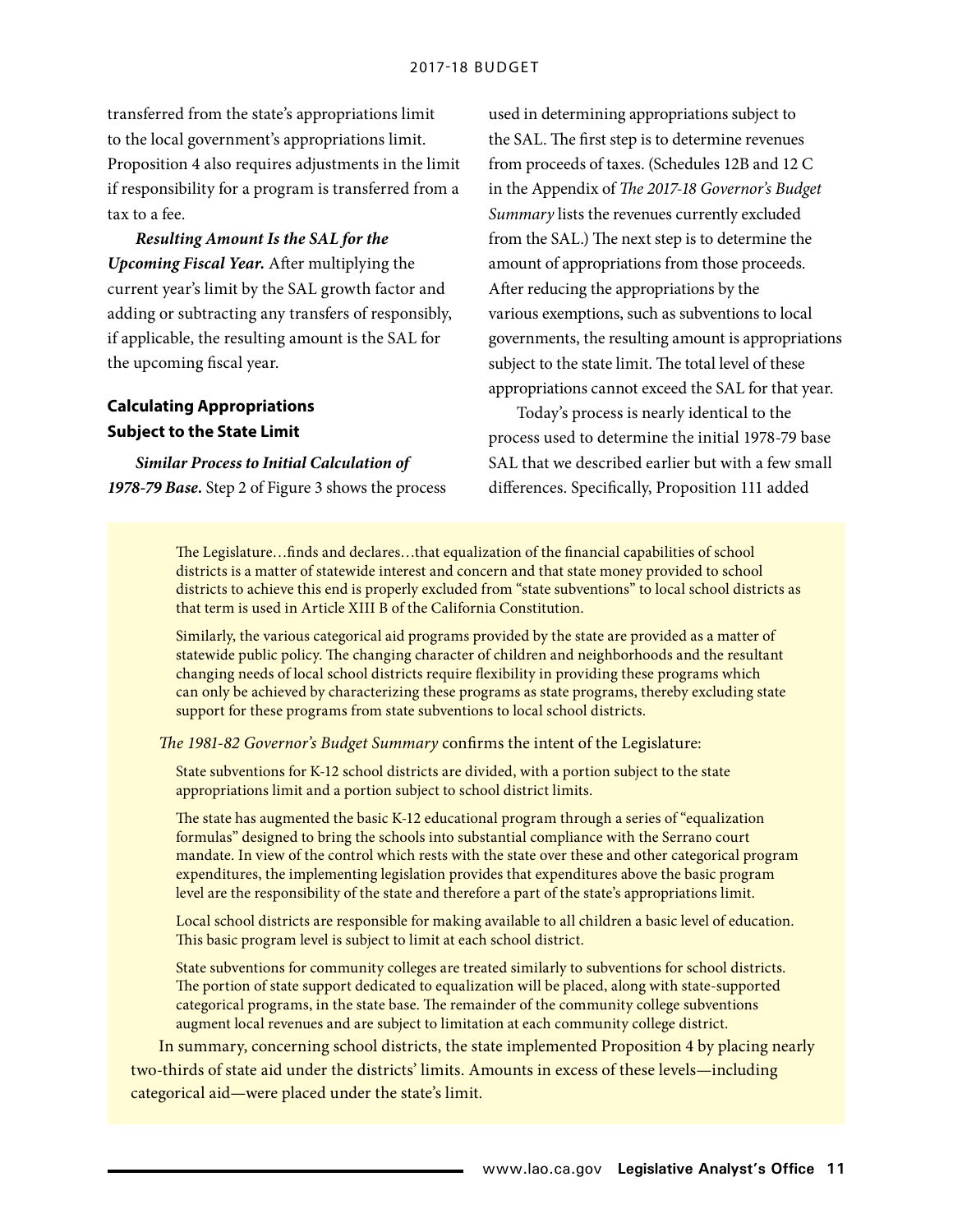three new categories of exempt appropriations: (1) appropriations resulting from certain emergencies, (2) certain capital outlay projects, and (3) appropriations from certain gas tax revenues.

#### **Determining Excess Revenues**

If the state over any two-year period has revenues that it has not appropriated (because it has spent up to its limit), Proposition 4 requires that these excess revenues be:

- Appropriated for purposes exempt from the SAL; and/or
- Split between additional Proposition 98 spending and taxpayer rebates.

# **HOW GANN LIMIT WORKS FOR SCHOOL DISTRICTS**

*State Law Sweeps School District Room, Essentially Maximizing State Flexibility.* State statutes detail the process by which districts administer their limits. First, school districts grow their appropriations limits using a process similar to that of the state. Next, school districts estimate their proceeds of taxes—including their local property tax shares and subventions that they receive from the state. State statute essentially maximizes the amount of state education funding that can be counted under school district limits. Specifically, if a school district's limit is greater than its proceeds of taxes—in other words, if a school district has room under its limit—additional state education funding is included in the calculation to bring the school district's appropriations up to its limit. (For purposes of this calculation, only the funding provided through the Local Control Funding Formula is included. Categorical funds are counted at the state level.) Statewide, however, not all state education funding can be included under school districts' collective limits. The balance of state aid that cannot be absorbed under school district limits is counted at the state level. This mechanism essentially counts as much state education aid as possible at the school district level while counting all funds at either the state or local level. (The state applies a similar process for administering community college district limits.)

*State Minimized Effects of Proposition 4 on School Districts.* In some cases, a school district's local proceeds of taxes exceed a school district's appropriations limit. This happens, for example, in periods of strong property tax growth when revenue growth exceeds growth in appropriations limits. In these cases, statutes limit Proposition 4's effects on school districts by allowing school districts that would otherwise exceed their limits to increase their limit by notifying the state Director of Finance. The school district increases its limit by the amount needed to keep appropriations under their limit and the state makes a like downward adjustment to its limit to keep the overall level of government spending under the real per capita 1978-79 level.

*Available Data Suggest School and Community College Districts Could Have More Than \$4 Billion in Room.* Some districts have an appropriations limit that exceeds the revenue they receive from local property taxes and state subventions. In other words, these districts have room left over even after the state has counted all of their apportionment funding toward their local limits. Based on the reports that districts file with the state, we think the available room could exceed \$4 billion statewide. Of this amount, the bulk is reported by community college districts. Possible factors that could explain why college districts have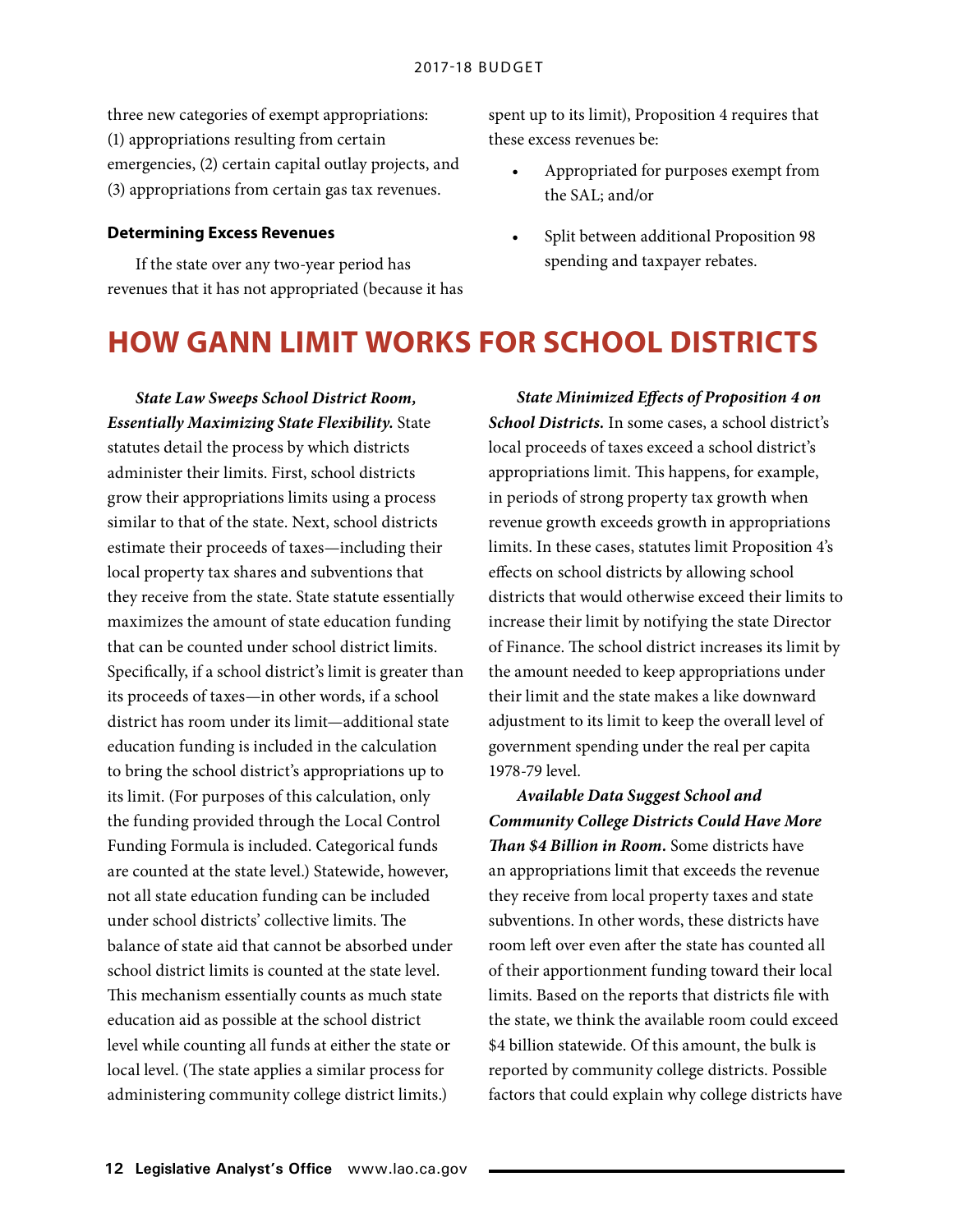more room than school districts include differences in the funding formulas for the two systems and

varying practices for administering changes to local limits over time.

# **GOVERNOR'S PROPOSAL**

*Proposes New Interpretation of Gann Limit Provisions.* The administration's SAL calculations included in the Governor's 2017-18 budget proposal adopt a new interpretation of the Proposition 4 implementation statutes. The Governor proposes to no longer count \$22 billion in state education appropriations toward the state limit. First, the Governor proposes to no longer count under the state limit roughly \$14 billion of state funding that cannot be absorbed under school district limits. (This is our estimate; the administration declined to provide us its estimate.) Second, the Governor proposes to no longer count under the

**ASSESSMENT**

### **Proposal Creates \$22 Billion in State Spending Capacity**

*"Nowhere Money" Creates More Spending Capacity.* Figure 4 (see next page) compares our estimates of state spending capacity under current law with the Governor's proposal. Even though the state would still be spending the \$22 billion in school aid, the Governor proposes to no longer count these appropriations under the Gann Limit. This frees up \$22 billion in room under the SAL that can be used for new state spending. The Governor's proposal, therefore, can be viewed as creating more government spending capacity than the real per capita 1978-79 level, thus undermining the Gann Limit.

state limit roughly \$8 billion in categorical aid to school districts. The Governor excludes these funds from the state limit by categorizing them as state subventions to local government.

*Does Not Count Additional State Subventions at Local Level.* Most importantly, the Governor's proposal does not count the \$22 billion in additional state subventions as local proceeds of taxes. In other words, the Governor does not count the funds under either the state's or school districts' limits. In effect, the funds become "nowhere money," meaning they are not accounted for under Gann Limit calculations.

#### **Proposal Raises Legal Concerns**

*Governor's Proposal Contradicts Long-Standing SAL Interpretation.* Based on our review of the Legislature's intent in implementing Proposition 4—described earlier in the text box—it is clear that the state intended to count under the state's limit (1) categorical programs and (2) funding provided through equalization formulas. (Today's version of this latter funding is the \$14 billion of state aid that cannot be absorbed under school district limits.) In 1980, the Legislature declared its intent that these programs are a matter of statewide interest and that their funds should not be counted at the local level. *The 1981-82 Governor's Budget Summary* also confirms this intent, stating that this funding was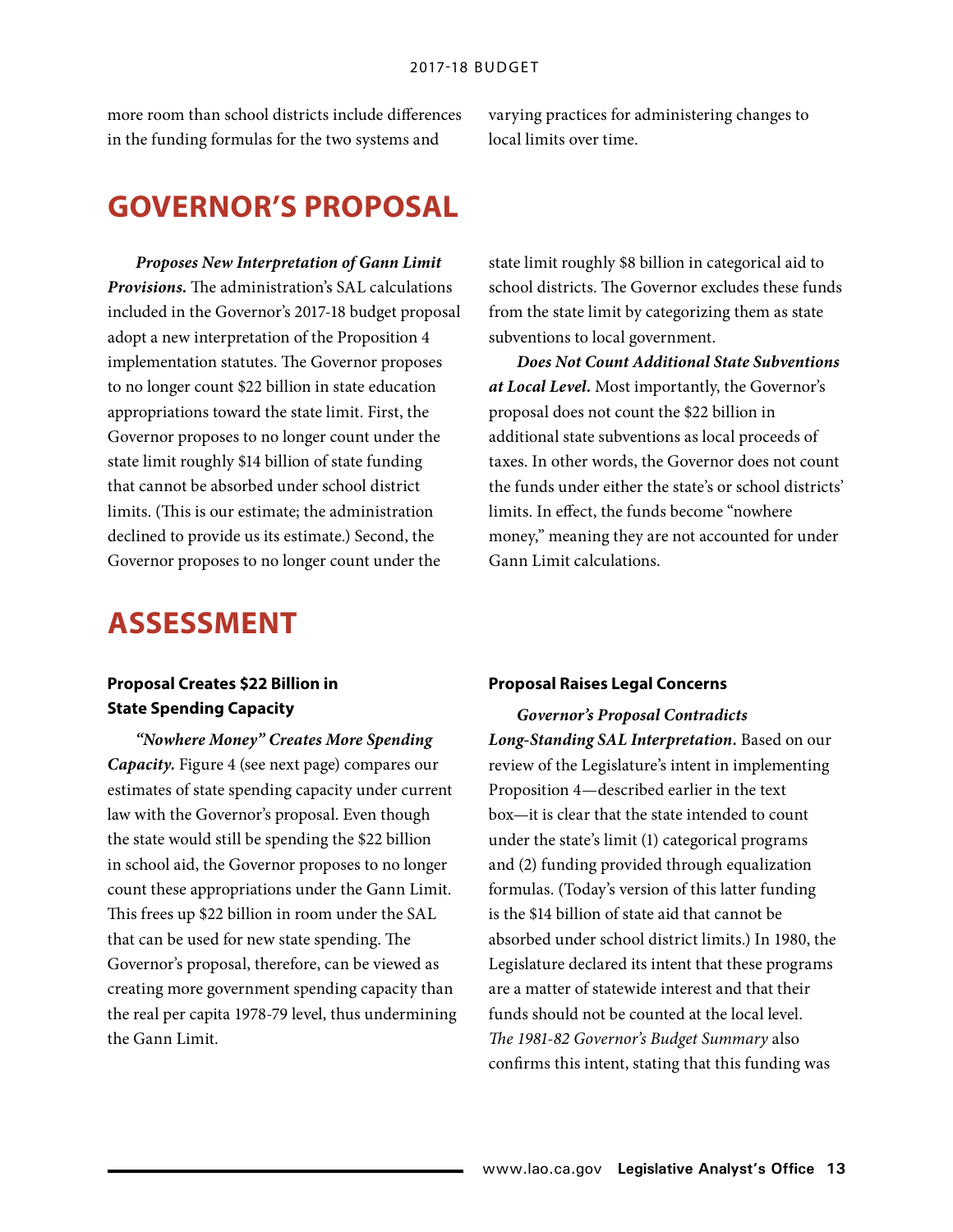

"the responsibility of the state and therefore a part of the state's appropriations limit." The Governor now proposes to change this long-standing SAL interpretation.

*Proposed Interpretation of Statute Appears to Conflict With Constitution.* The administration points to statutes as the basis for their proposed change in SAL interpretation. Existing statutes are clear that the funds in question are not counted as school district proceeds of taxes. The statutes were written that way, however, because when the Legislature implemented Proposition 4, it chose to count the funds at the state level.

The Constitution requires that appropriations from state proceeds of taxes be counted either as state appropriations subject to the limit or as subventions that are then counted as local government proceeds of taxes (unless specifically excepted under the Constitution). If some appropriations are not counted at one level or the other, total government appropriations could

be greater than intended under the Gann Limit. Specifically, the Constitution states that "With respect to any local government, 'proceeds of taxes' shall include subventions received from the State . . . and, with respect to the state, proceeds of taxes shall exclude such subventions." By not counting the additional state subventions as school district proceeds of taxes, the nowhere money created in the Governor's proposal allows for more government spending capacity than was intended by the voters in passing, and later modifying, the Gann Limit.

*San Francisco Lost Similar Gann Limit Case.* 

In 1992, the California Supreme Court decided a similar case concerning appropriations limit calculations—*San Francisco Taxpayers Association v. Board of Supervisors of the City and County of San Francisco*. San Francisco included retirement contributions in its initial appropriations limit calculations. In the mid-1980s, the Board of Supervisors decided to exclude the contributions and "rebench" its appropriations limit as if the contributions had always been excluded. In this case, rebenching the limit removed San Francisco's retirement contributions from its 1978-79 base year limit. San Francisco then recalculated its appropriations limit by growing the new, lower base year limit by the same growth factors it originally used. The result of the rebenching process was a lower appropriations limit.

While excluding retirement contributions from the calculations meant San Francisco counted less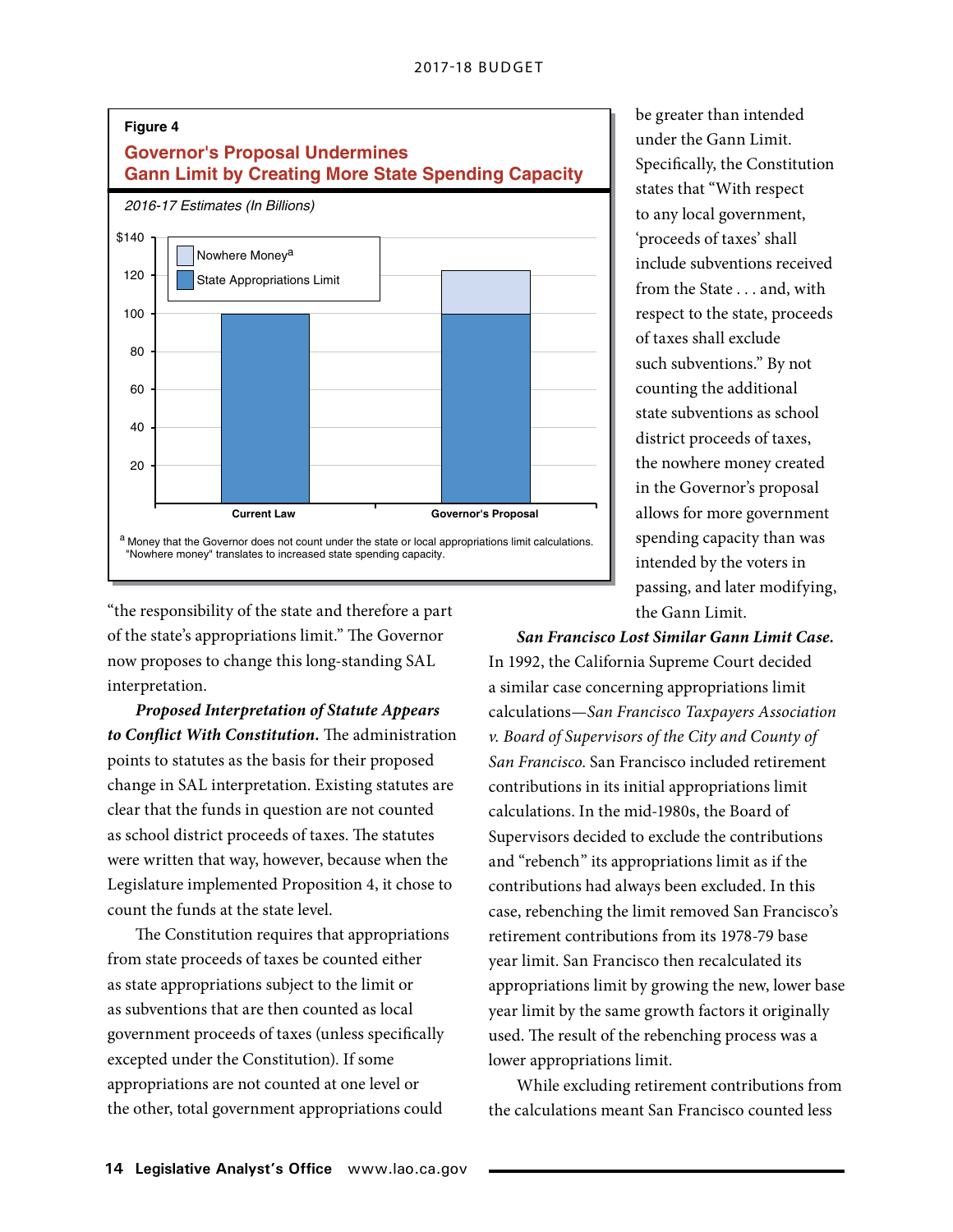appropriations toward the limit, the rebenching also reduced San Francisco's appropriations limit. In other words, rebenching the limit offset much of the "gain" that San Francisco achieved from excluding the contributions. The move would have been advantageous to San Francisco, however, if retirement contributions were growing faster than their appropriations limit.

The court ruled against San Francisco's exclusion of retirement contributions, finding that "the manifest purpose of Proposition 4 was to limit the overall growth of governmental appropriations." "To remove from the spending limit such a large category of appropriations as

# **RECOMMENDATION**

*Recommend Legislature Reject Governor's Proposal.* The Governor's proposal contradicts long-standing policies regarding the implementation of the Gann Limit. By creating nowhere money—state school spending that is counted neither at the state nor local level—the plan, in our view, would be highly vulnerable to legal challenges. Accordingly, we recommend that retirement contributions," the court noted, "would do violence to that goal."

The language of the court is notable because in this case San Francisco rebenched its appropriations limit, offsetting much of the advantage San Francisco would have otherwise achieved from not counting retirement contributions toward the limit. In other words, the court ruled against San Francisco despite its efforts to address the nowhere money problem in its plan. By failing to address the nowhere money problem in his proposal, the Governor's plan seems to run further afoul of the Constitution than San Francisco's previously invalidated plan.

the Legislature reject the Governor's proposal and direct the administration to produce SAL calculations for the 2017-18 budget using the current law methodology. Using that methodology as a starting point, the Legislature could then consider options—such as designating more appropriations to categories exempted from the SAL—to preserve room under the state's Gann Limit.

# **LAO CALCULATION OF SAL**

If the Legislature rejects the Governor's SAL proposal, it will need to consider alternative estimates of the SAL in developing the 2017-18 budget. (We note that the administration declined to provide us with SAL estimates under the current law methodology.) Below, we first develop an estimate of what the administration's SAL estimates would have been under the current law methodology. We then identify additional issues we came across while evaluating the Governor's proposal.

#### **Establishing a Baseline**

Figure 5 (see next page) shows our estimate of what the administration's SAL estimate would have been under the current law methodology. We start with the administration's January 2017 SAL estimates, back out administration calculations of education subventions, and insert our calculation of what education subventions would have been under the previous (current law) SAL calculation method. In other words, the only place where these calculations differ from those displayed in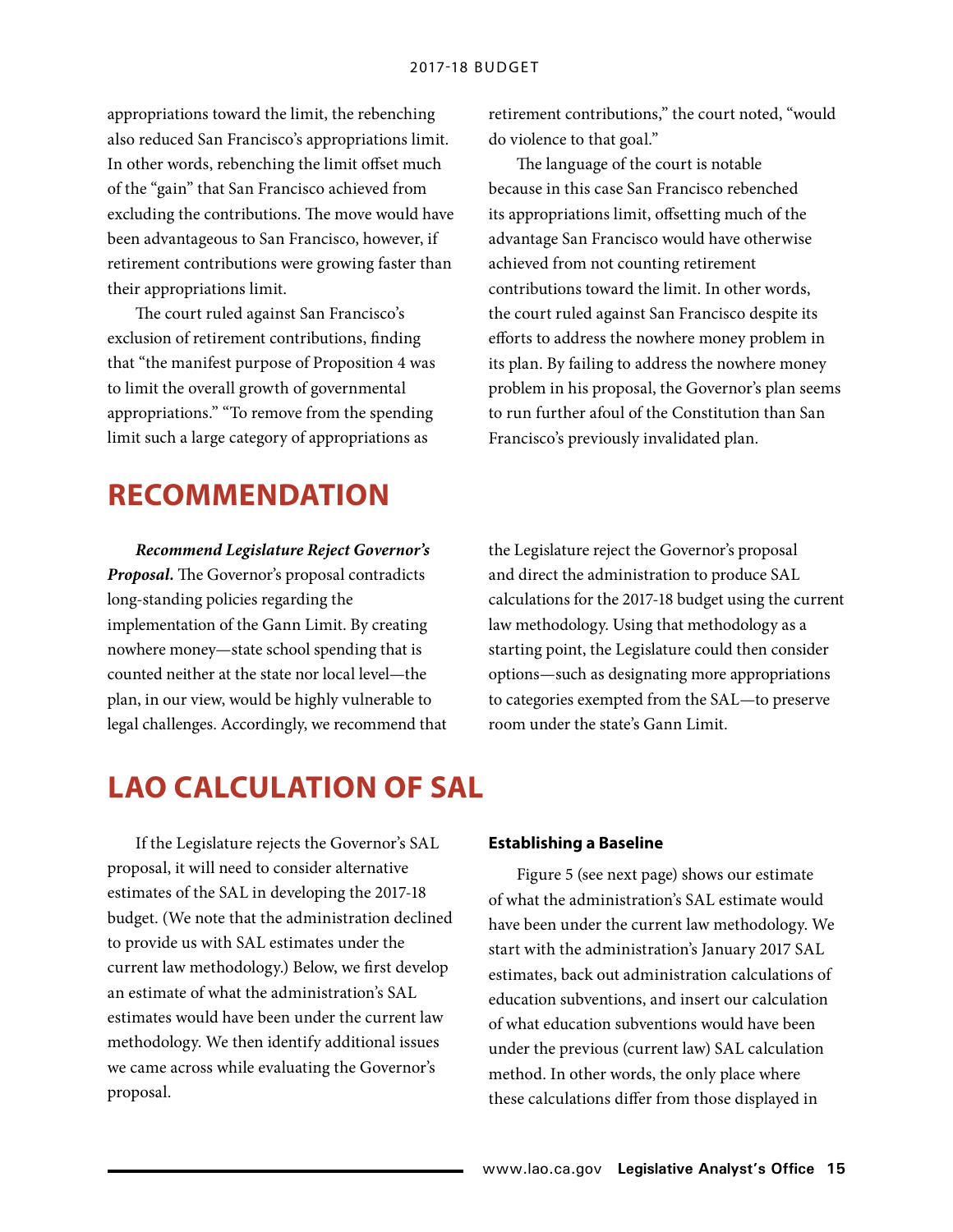| Figure 5<br><b>State Nearing State Appropriations Limit (SAL) Under Current Law Methodology</b> |           |             |            |
|-------------------------------------------------------------------------------------------------|-----------|-------------|------------|
| LAO Estimates (In Billions)                                                                     |           |             |            |
|                                                                                                 | 2015-16   | 2016-17     | 2017-18    |
| <b>Calculation of SAL</b>                                                                       |           |             |            |
| Limit                                                                                           | \$94.0    | \$99.8      | \$103.0    |
| <b>Calculation of Appropriations Subject to Limit</b>                                           |           |             |            |
| <b>Administration's Proceeds of Taxes</b>                                                       | \$142.7   | \$147.4     | \$152.2    |
| Department of Finance noneducation exemptions                                                   | $-$21.4$  | $-$23.6$    | $-$ \$22.7 |
| Education subventions <sup>a</sup>                                                              | $-30.5$   | $-27.9$     | $-29.3$    |
| Subtotal, Adjusted Exemptions                                                                   | (-\$52.0) | $(-\$51.5)$ | $(-$52.0)$ |
| <b>Adjusted Appropriations Subject to the Limit</b>                                             | \$90.8    | \$95.9      | \$100.2    |
| <b>Calculation of Room Under SAL</b>                                                            |           |             |            |
| LAO Estimate of Room Under SAL (Current Law Methodology)<br>a See Figure 6 for detail.          | \$3.3     | \$3.9       | \$2.8      |

*The 2017-18 Governor's Budget Summary* is the line in Figure 5 labeled "education subventions." Figure 6 details the adjustments we made to the administration's education subventions to reflect the current law methodology.

*State Nearing SAL Under Current Law Methodology.* Our calculations suggest that if the administration provided SAL calculations under the current law methodology, the state would have little room under the SAL, as shown in Figure 5. Specifically, the state would end 2015-16 through 2017-18 with between \$2.8 billion and \$3.9 billion of room under the SAL.

*Prior Administration Calculations Appear to Have Overstated Room Under SAL.* In the course of our work to establish this part of our SAL baseline, we determined that the administration seems to have overstated state subventions in its January 2016 SAL calculation by over \$6 billion annually for 2014-15 through 2016-17. These overstated state subventions had the effect of decreasing state appropriations subject to the limit, thus increasing the amount of room under the SAL. Our estimates in Figures 5 and 6 correct for these overstated subventions. The Appendix at the end of this report provides more information about this issue.

#### **Other Issues for Legislative Consideration**

In the course of our review of the Governor's proposal, we identified additional SAL issues outside of the Governor's proposal that merit

| Figure 6<br>Deriving Estimate of Education Subventions Under Current Law Methodology |         |         |         |
|--------------------------------------------------------------------------------------|---------|---------|---------|
| (In Billions)                                                                        |         |         |         |
|                                                                                      | 2015-16 | 2016-17 | 2017-18 |
| <b>Department of Finance Estimate (New Methodology)</b>                              | \$52.1  | \$51.0  | \$51.2  |
| Remove categorical program spending                                                  | $-7.7$  | $-8.0$  | $-7.7$  |
| Reflect state funding not absorbed under school district limits                      | $-13.9$ | $-15.1$ | $-14.3$ |
| <b>LAO Estimate (Current Law Methodology)</b>                                        | \$30.5  | \$27.9  | \$29.3  |

### **16 Legislative Analyst's Office** www.lao.ca.gov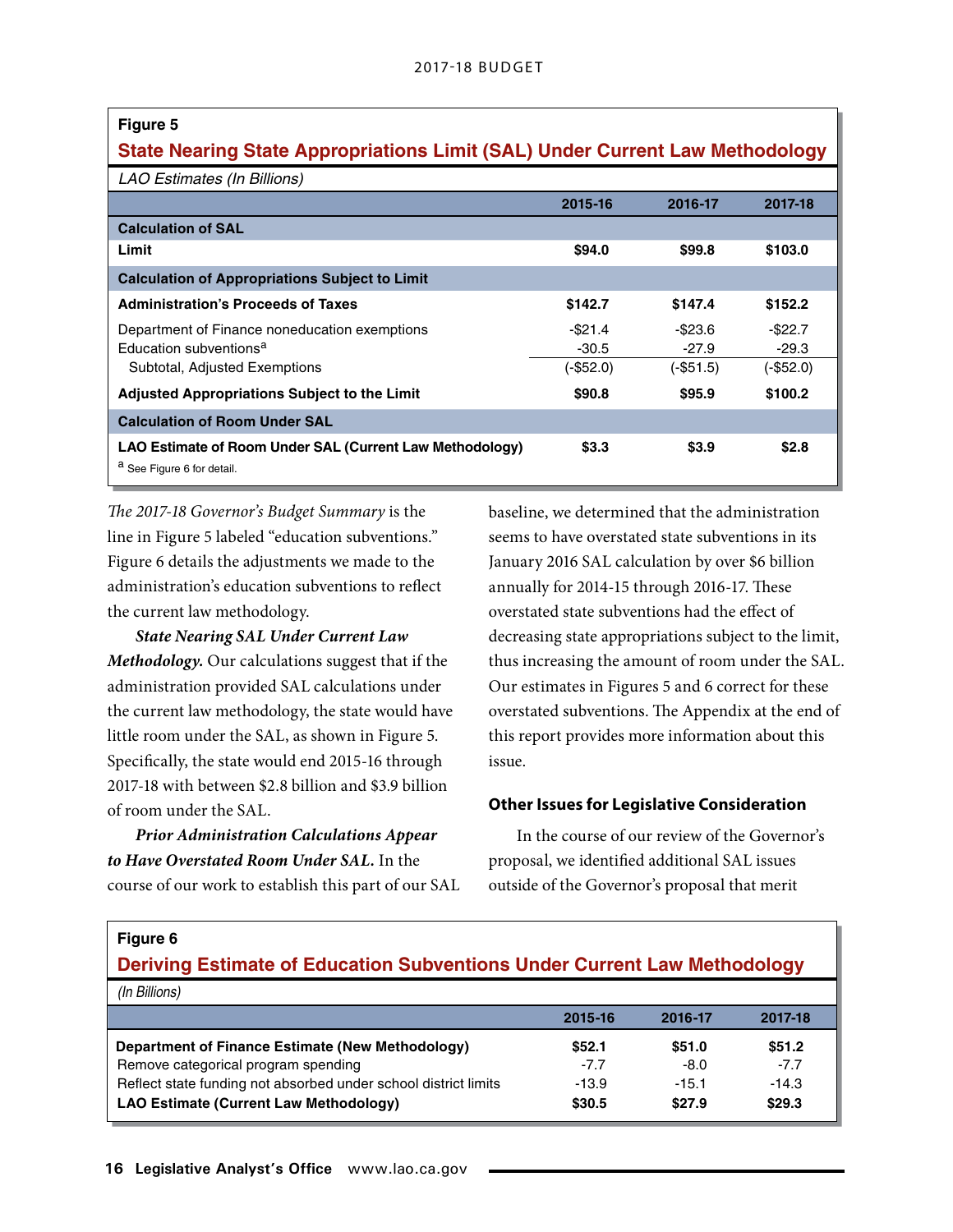legislative attention. Addressing some of these issues would further erode state room under the SAL while others would create additional state room. While we think these issues merit attention, further examination of the Gann Limit and its history at both the state and local levels easily could uncover information that would change SAL estimates by billions of dollars one way or the other. For example, we found that among the many estimates of state costs to comply with federal and court mandates (which are exempt from the limit), the administration probably could have included additional health and human services costs related to federal overtime regulations. This would increase room under the SAL.

*Include Road Improvement Charge in Proceeds of Taxes.* The administration's 2017-18 SAL calculation excludes revenues from the road improvement charge proposed as part of the Governor's transportation package. The road improvement charge assesses a \$65 charge on all vehicles. Generally, to be considered a fee, the charge would have to approximate the cost of the motorist's use of the roads or the cost of providing a service *directly* to the fee payer. For example, the Department of Motor Vehicles assesses a fee to individuals who apply for a driver's license. The fee approximates the cost to the state of providing that service. The Governor's proposed road improvement charge, on the other hand, assesses a \$65 levy on all vehicles—regardless of the motorist's usage of public roads—and uses the revenue for the broad public benefit of improving transportation infrastructure. There is, therefore, a strong argument that this assessment is a tax. Accordingly, we recommend that the Legislature count the \$1.1 billion that the administration estimates the charge will raise in 2017-18 as proceeds of taxes. This would reduce room under the SAL in that year by a like amount.

*Count Mandate Payments at State Level Pursuant to Constitution.* Proposition 4 specifically requires state costs to reimburse local government for mandated programs to be counted at the state level. Beginning in January 2015, the administration counted mandate reimbursements to school districts as state subventions. In order to be consistent with Proposition 4, we recommend that the Legislature count education mandate payments toward the SAL. This would reduce state room under the SAL by \$451 million in 2014-15, \$3.8 billion in 2015-16, \$1.4 billion in 2016-17, and \$287 million in 2017-18. (We note that a portion of these payments that did not actually reduce the mandate backlog could be counted at the local level. Because most school districts have no room under their limits with which to absorb additional state funding, however, essentially all of the monies would be counted at the state level in any case.)

*Adjust SAL Downward to Account for Recent School District Limit Adjustments.* As described earlier, school districts that would otherwise exceed their limits can increase their limit by notifying the state Director of Finance. When this occurs, school districts increase their limit by the amount needed to keep appropriations under their limit. The state is then supposed to make a downward adjustment to the SAL to keep the overall level of government spending capacity under the real per capita 1978-79 level.

The administration's calculations appropriately adjust the SAL for shifts expected to occur in 2017-18. In recent years, however, the administration reflected these shifts by adjusting education subventions rather than reducing the SAL. This essentially had a one-time effect on state room under the SAL as opposed to the ongoing, compounded effect that would have occurred if the administration had been adjusting the SAL. We recommend that the Legislature adjust the SAL downward to appropriately count for these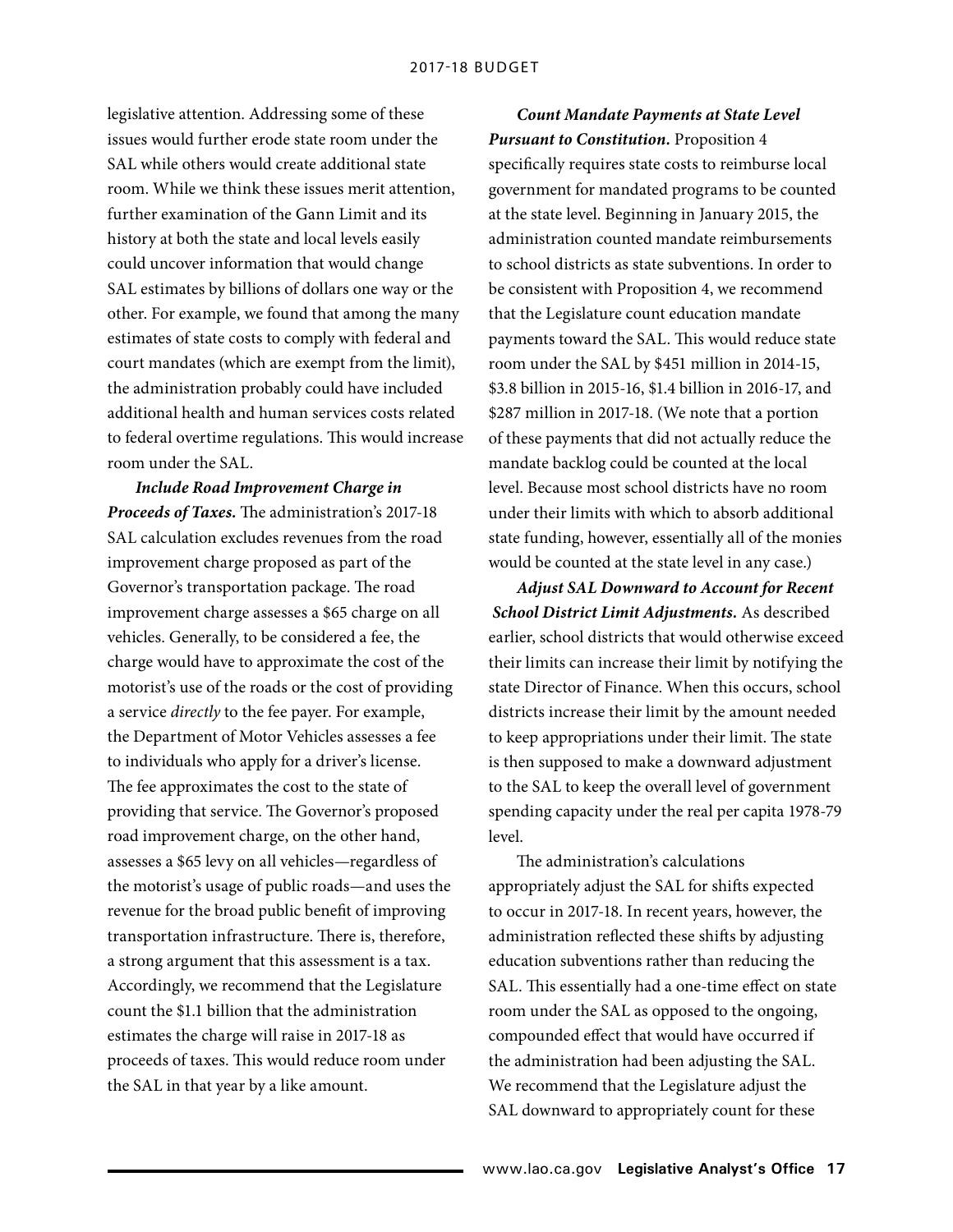prior-year shifts. We estimate that adjusting this issue for 2012-13 through 2016-17 combined would reduce the SAL by \$1.1 billion by 2017-18. The effect in 2015-16 and 2016-17 would be partially offset by removing the administration's education subvention adjustment.

*Adjust SAL Upward for Unnecessary Transfer of Responsibility Adjustment.* The Governor's 2017-18 budget plan proposes to reduce the SAL by \$50 million to reflect a transfer in responsibility. Specifically, the administration proposes to shift the responsibility for University of California graduate medical education from the General Fund to tobacco tax funds approved by voters in Proposition 56 (2016). A provision in Proposition 56, however, amends the Constitution to state "no adjustment in the appropriations limit of any entity of government shall be required . . . as a result of revenue appropriated from" a fund created by the measure. In other words, we do not think the adjustment is necessary. Accordingly, we

recommend that the Legislature adjust the 2017-18 SAL upward by \$50 million, thereby creating an equivalent amount of room in the state's limit.

*Legislature Could Shift Room Under School District Limits to State.* State law limits the Gann Limit's effect on school districts by shifting state room to districts that would otherwise exceed their limits. As currently structured, however, room is only shifted in one direction—from the state to school districts. As noted earlier, schools and community colleges appear to have over \$4 billion in room under their limits. The Legislature could change state law to shift room in both directions, thereby allowing the state to capture the room at the school and community college district level. This option would not require a change in where education spending is counted under Gann Limit calculations. In addition, this option would not increase overall government spending capacity, meaning it could increase state flexibility under the SAL without violating the spirit of the Gann Limit.

# **CONCLUSION**

*Governor's Proposal Violates Spirit of the Gann Limit.* The fundamental purpose of the Gann Limit is to keep real per capita government spending under the 1978-79 level. The Governor's proposal expands government spending capacity, thereby violating the spirit of Proposition 4. We recommend that the Legislature reject the Governor's proposal.

*Gann Limit Now Appears to Be a Real Budget Constraint.* In this report, we offer SAL calculations under the current law methodology. Our estimates suggest that the state is nearing the SAL. While the Gann Limit has not been a focus of budget discussions for some time, this finding is not entirely unexpected, as state room under the SAL tends to shrink as economic expansions persist.

In our *2017-18 Budget: Overview of the Governor's Budget*, we stated that the Governor's personal income tax estimates for 2017-18 appear too low. If we are correct and revenues increase in the May Revision, the state may find itself on the brink of exceeding the SAL. Beyond 2017-18, the SAL could continue to constrain the state if the economic expansion continues. The SAL could constrain state spending to a greater extent with the passage of additional taxes for transportation or other purposes.

*Options to Respond to Tightening SAL.* If the state finds itself with excess revenues for two consecutive years, there are a few options for the Legislature to consider. First, the Legislature could do nothing, in which case excess revenues would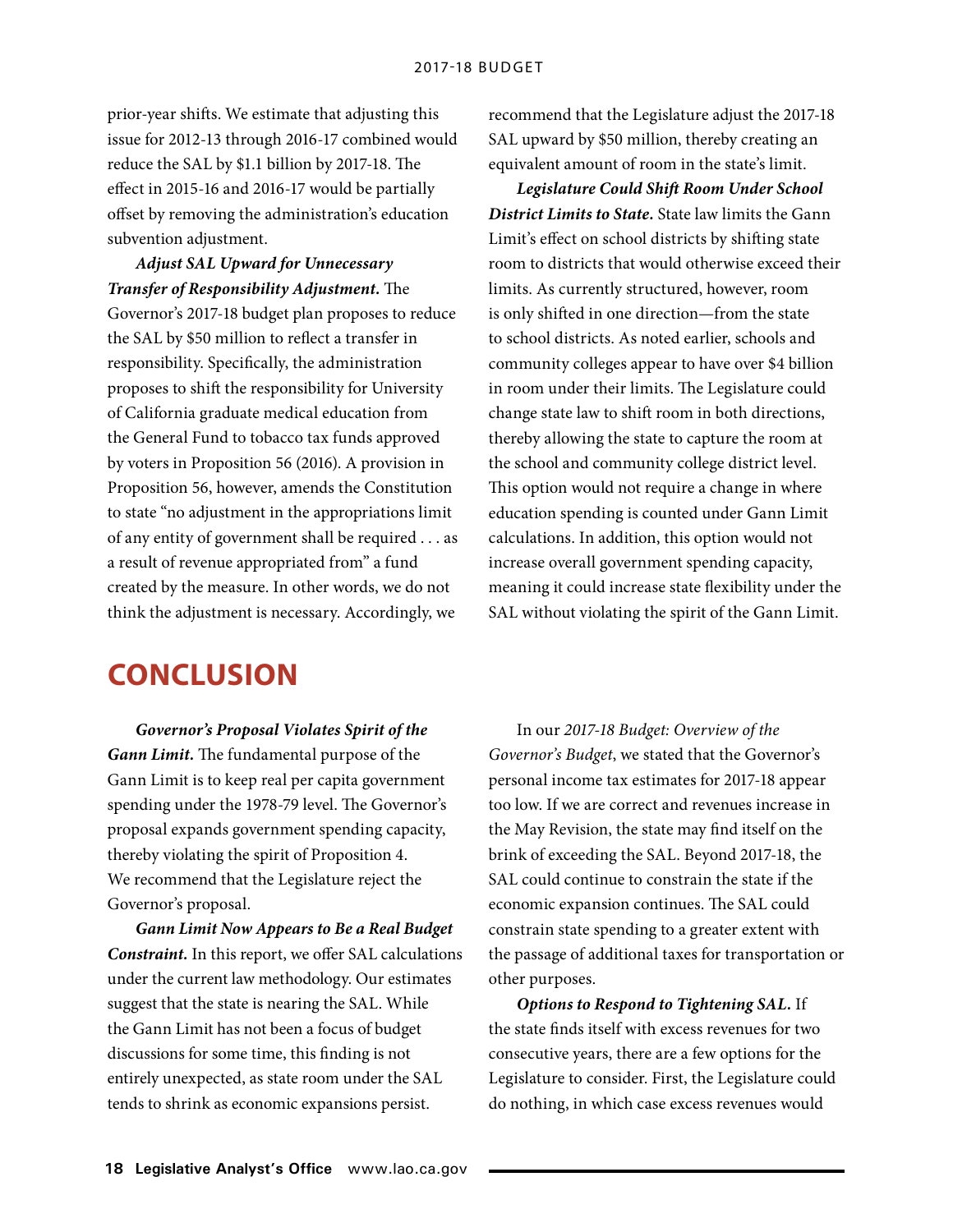be divided between Proposition 98 spending and taxpayer rebates. Second, the Legislature could reduce taxes either through lower rates or increased tax credits or reductions. The Legislature also could shift appropriations from items subject to the SAL to purposes that are exempt from the limit. These include debt service; certain capital outlay projects; and subventions for cities, counties, and certain special districts (to the extent these local governments have room under their limits).

Finally, options exist that could shift up to several billion dollars in room from school and community college districts to the state. Such

an action would not require a change in where education spending is counted under Gann Limit calculations and would not increase overall government spending capacity, meaning it would not violate the spirit of the Gann Limit. Such actions could also be designed to hold schools harmless. While these options could relieve some pressure on state budgeting, the gain to the state would be far smaller than under the Governor's proposal. This means that the SAL could continue to constrain state budgeting even if the state acts to capture some or all of the room under school district limits.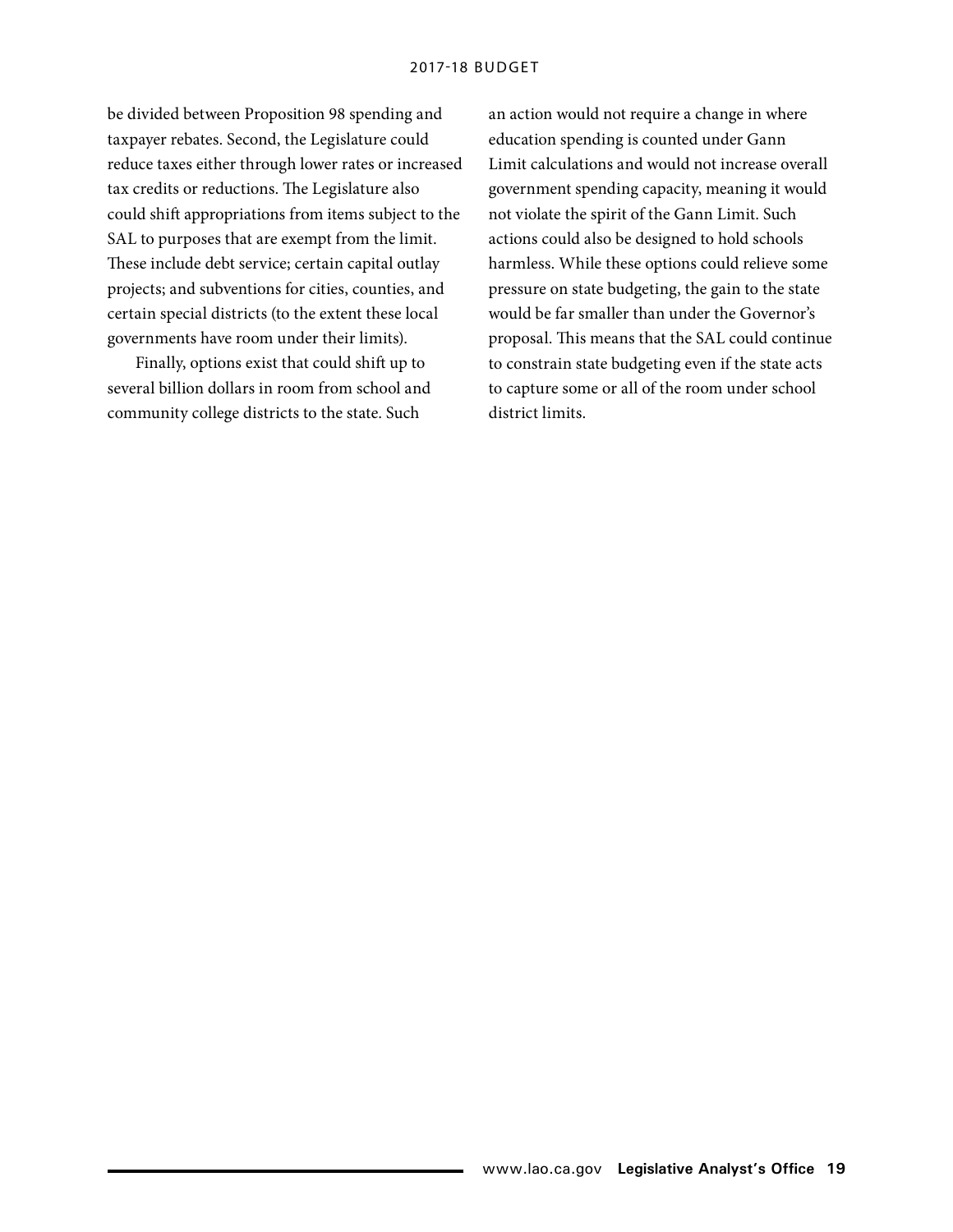#### 2017-18 BUDGET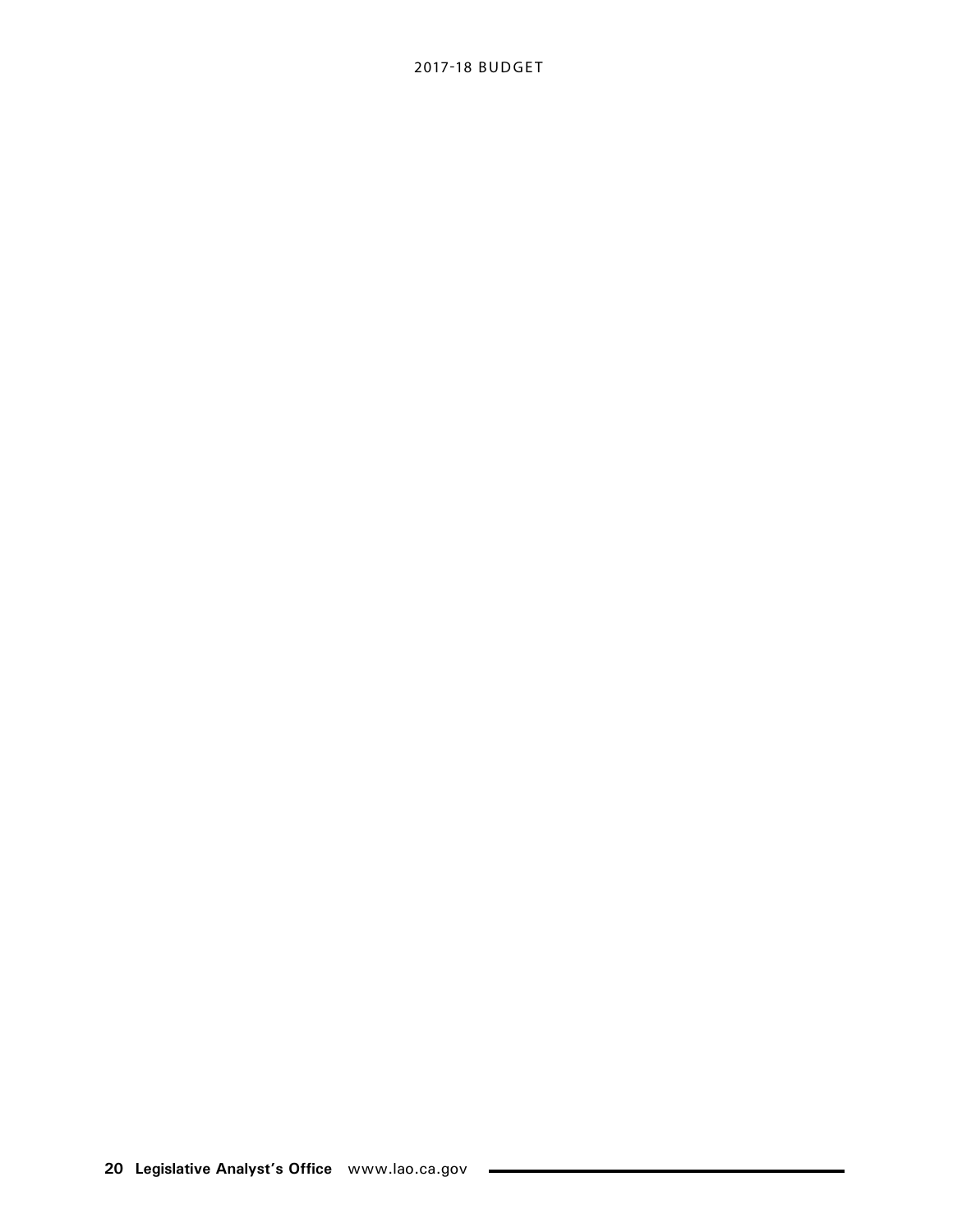# **APPENDIX:**

### **Prior Administration Calculations Appear to Have Overstated Room Under SAL**

*Local Control Funding Formula (LCFF).* The 2013-14 budget reflected a major restructuring of education finance. In general, the LCFF gave more control to school districts by decreasing the amount of categorical funding and increasing general purpose funding. The LCFF also increased funding for low-income and English learner students.

*Effect on State Appropriations Limit (SAL) Calculations.* Figure A1 shows calculations of education subventions from the Governor's January 2013 budget proposal. As explained in the main text of this report, the Legislature has implemented the Gann Limit to count at the state level categorical aid and state funding that cannot be absorbed at the school district level. The LCFF proposal reduced the amount of categorical aid and increased general purpose funding. This is reflected as an increase in K-12 LCFF and other apportionments in the figure. Because district appropriations limits would have increased by much less than the increase in general purpose funding, state aid not absorbed at the school district level increased (reflected as a larger negative number). This increase made sense given the

changes made by LCFF. Because categorical aid is counted at the state level, the decrease in that funding is not reflected in the figure.

*2013-14 and 2014-15 Subventions Increased Substantially After 2013-14 Budget.* Figure A2 (see next page) shows how the amount of subventions for 2013-14 and 2014-15 changed after January 2013. As shown in the figure, state aid not absorbed under school district limits—again, reflected as a negative number in the administration's displays decreased substantially beginning in January 2014. By the time the estimates were finalized, total state education subventions increased by \$4.7 billion for 2013-14 and \$6.6 billion for 2014-15. The decrease in state aid not absorbed under school district limits does not make sense given that school district funding was growing much faster than local limits over the period. In other words, we would expect the increased Proposition 98 funding to have decreased room under the state limit rather than the increase in room that was shown on administration displays.

*Calculations Appear to Have Overstated Room Under the SAL.* Using California Department of Education data, we have replicated most of the administration's January 2016

#### **Figure A1**

### **State Subventions to Districts in Governor's 2013-14 Budget Proposal**

| (In Millions)                                          |                             |                            |               |
|--------------------------------------------------------|-----------------------------|----------------------------|---------------|
|                                                        | <b>Estimated</b><br>2012-13 | <b>Proposed</b><br>2013-14 | <b>Change</b> |
| K-12 LCFF and other apportionments                     | \$21,469                    | \$29,660                   | \$8,191       |
| Other K-12 funding                                     | 2,435                       | 1.124                      | $-1,311$      |
| State aid not absorbed under school<br>district limits | $-1,709$                    | $-6,778$                   | $-5,069$      |
| Community college funding                              | 3,527                       | 4,142                      | 615           |
| <b>Total, Education Subventions</b>                    | \$25,722                    | \$28,148                   | \$2,426       |
| LCFF = Local Control Funding Formula.                  |                             |                            |               |

education subvention calculations. However, we have been unable to replicate the administration's estimates of state aid not absorbed under school district limits—the key issue discussed above. Our model suggests that the negative value in this line should have been several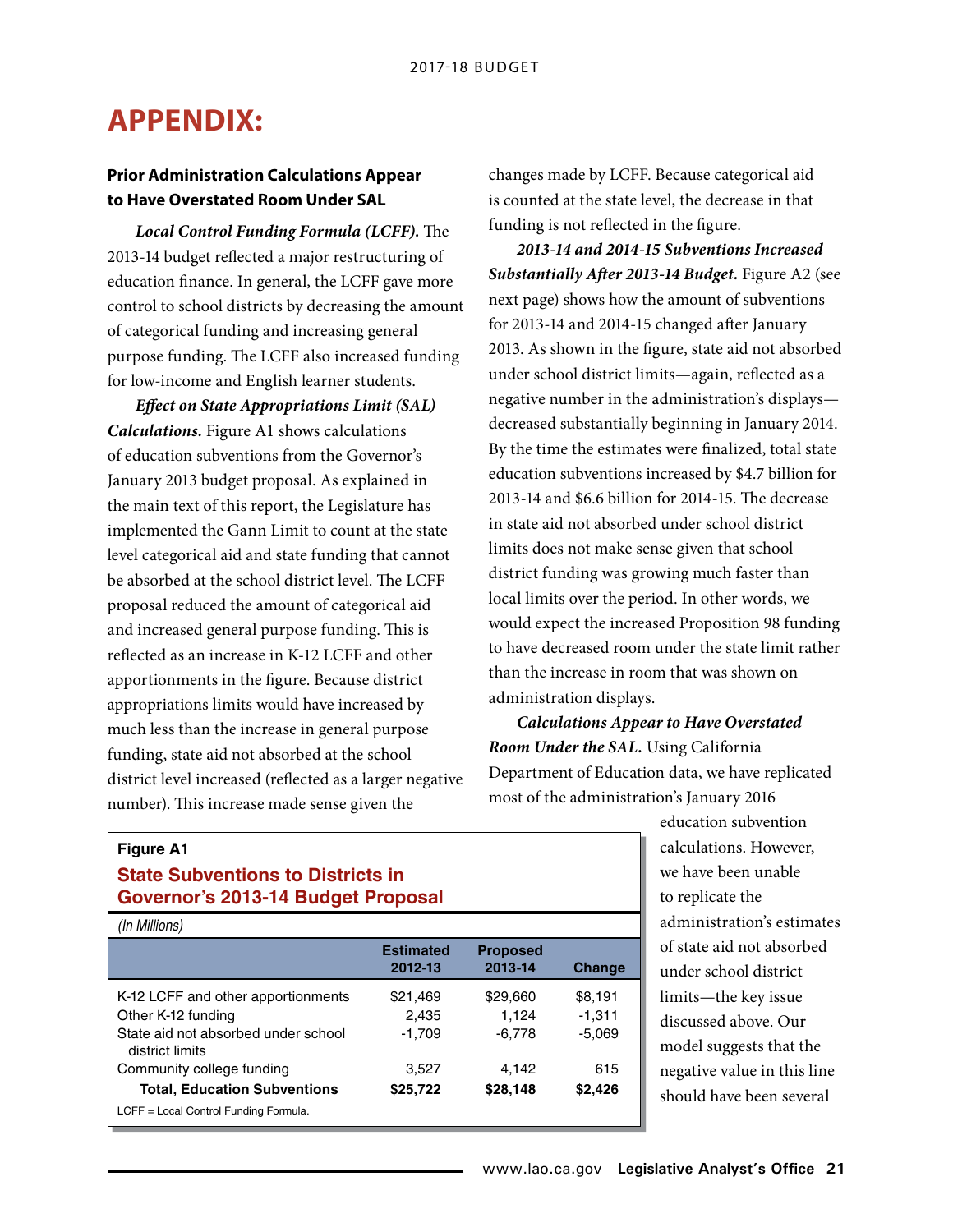billion dollars larger beginning in 2013-14. This would have decreased the amount of state subventions to districts. In 2014-15, for example, we estimate that state aid not absorbed under school district limits totaled nearly \$9 billion rather than the nearly \$3 billion in the final display that was included in the Governor's January 2016 budget summary. Because the higher number increases appropriations subject to the state limit, reflecting it in the final 2014-15 SAL calculation would have reduced the

## **Figure A2 State Education Subventions Increase Substantially Beginning in January 2015**

| (In Millions)                                       |                             |                            |                   |
|-----------------------------------------------------|-----------------------------|----------------------------|-------------------|
|                                                     | 2013-14                     |                            |                   |
|                                                     | <b>Revised</b><br>Jan. 2014 | Actual<br>Jan. 2015        | <b>Difference</b> |
| K-12 LCFF and other apportionments                  | \$29,496                    | \$30,869                   | \$1,373           |
| Other K-12 funding                                  | 1,089                       | 1,147                      | 58                |
| Community college funding                           | 3,917                       | 3,548                      | -369              |
| State aid not absorbed under school district limits | $-6,436$                    | $-2,757$                   | 3,679             |
| <b>Total Subventions, Education</b>                 | \$28,066                    | \$32,807                   | \$4,741           |
|                                                     | 2014-15                     |                            |                   |
|                                                     |                             |                            |                   |
|                                                     | <b>Revised</b><br>Jan. 2014 | Actual<br><b>Jan. 2016</b> | <b>Difference</b> |
| K-12 LCFF and other apportionments                  | \$34,849                    | \$34,259                   | $-$ \$590         |
| Other K-12 funding                                  | 425                         | 854                        | 429               |
| State aid not absorbed under school district limits | $-10,645$                   | $-2,940$                   | 7,705             |
| Community college funding                           | 4,324                       | 3,322                      | $-1,002$          |
| <b>Total Subventions, Education</b>                 | \$28,953                    | \$35,495                   | \$6,542           |

amount of room under the SAL from \$9.4 billion to roughly \$3 billion. We note that the final administration estimate for the 2014-15 SAL was included in the Governor's January 2016 budget proposal. In other words, the administration has "closed" its estimates for that fiscal year.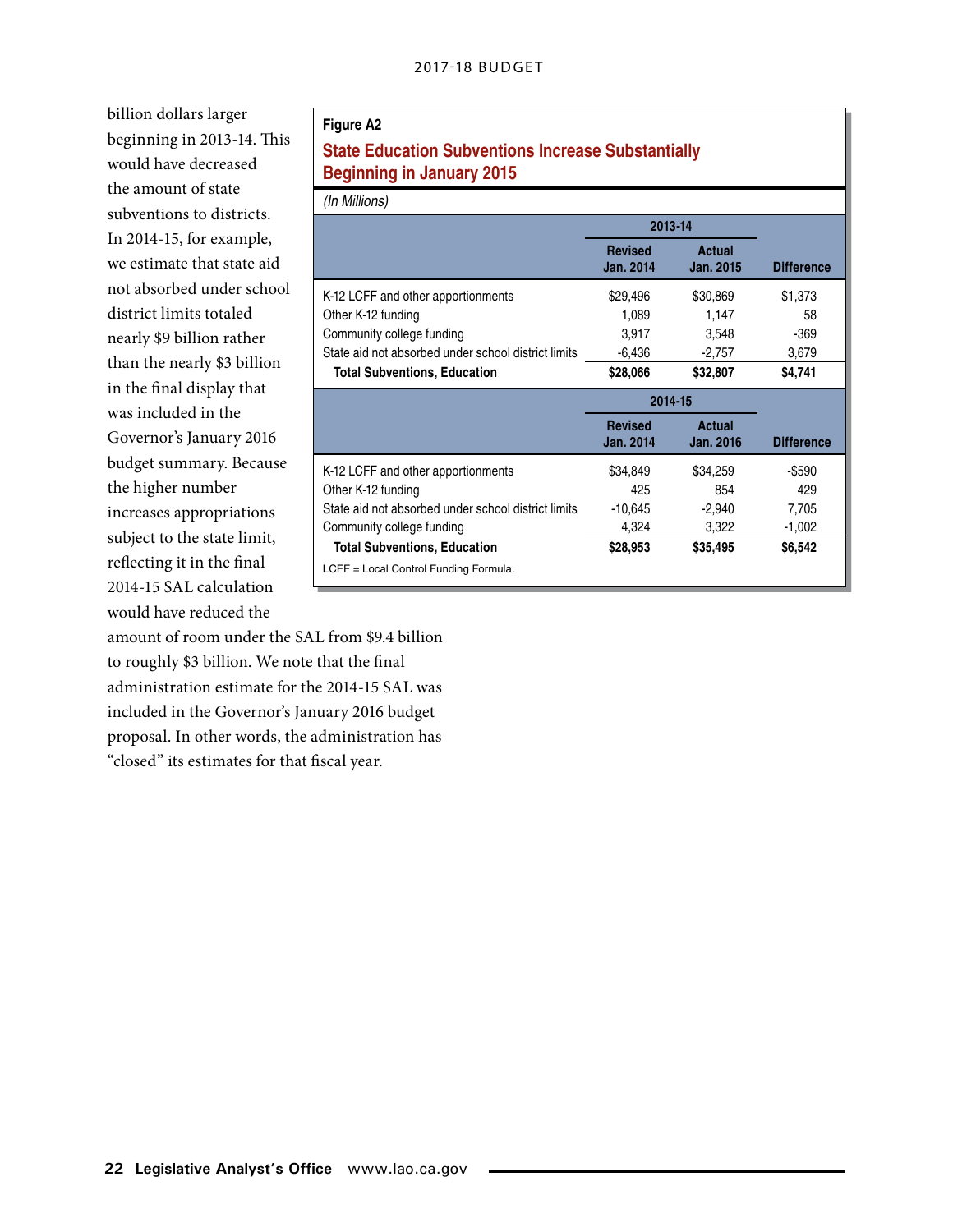#### 2017-18 BUDGET

L,